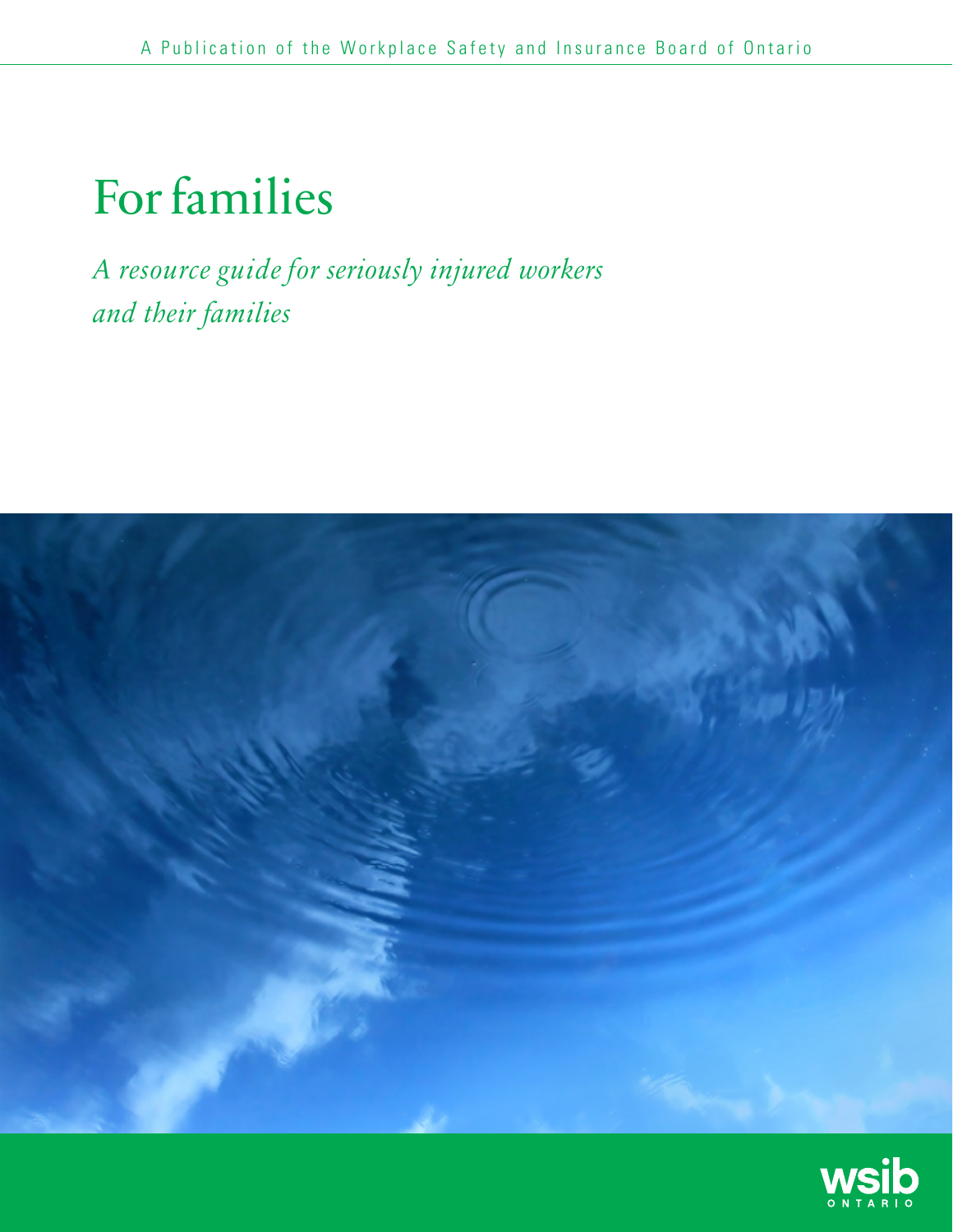This guide was developed in cooperation with Threads of Life, a not-for-profit organization dedicated to supporting families who have been affected by a workplace tragedy. Our goal is to provide you with information and practical advice that you and your family will need as you recover from your injury.

We at the Workplace Safety and Insurance Board (WSIB) care about you and your family. We want you to know that support and advice from your case manager, nurse consultant or occupational therapist is just a call away.

Depending on the nature of the injury, this guide may be used initially by the injured worker's family and then later as a resource by the injured worker during recovery. We have tried to provide information that is useful in both circumstances.

Families like yours who have also been through a serious workplace injury have reviewed this booklet. They have given us valuable tips and insight on what they felt it should include. We acknowledge and thank them for their guidance and assistance.

The WSIB is part of an Ontario-wide system. This system was designed to help protect workers from injury or illness, and to help them if they do suffer an injury.



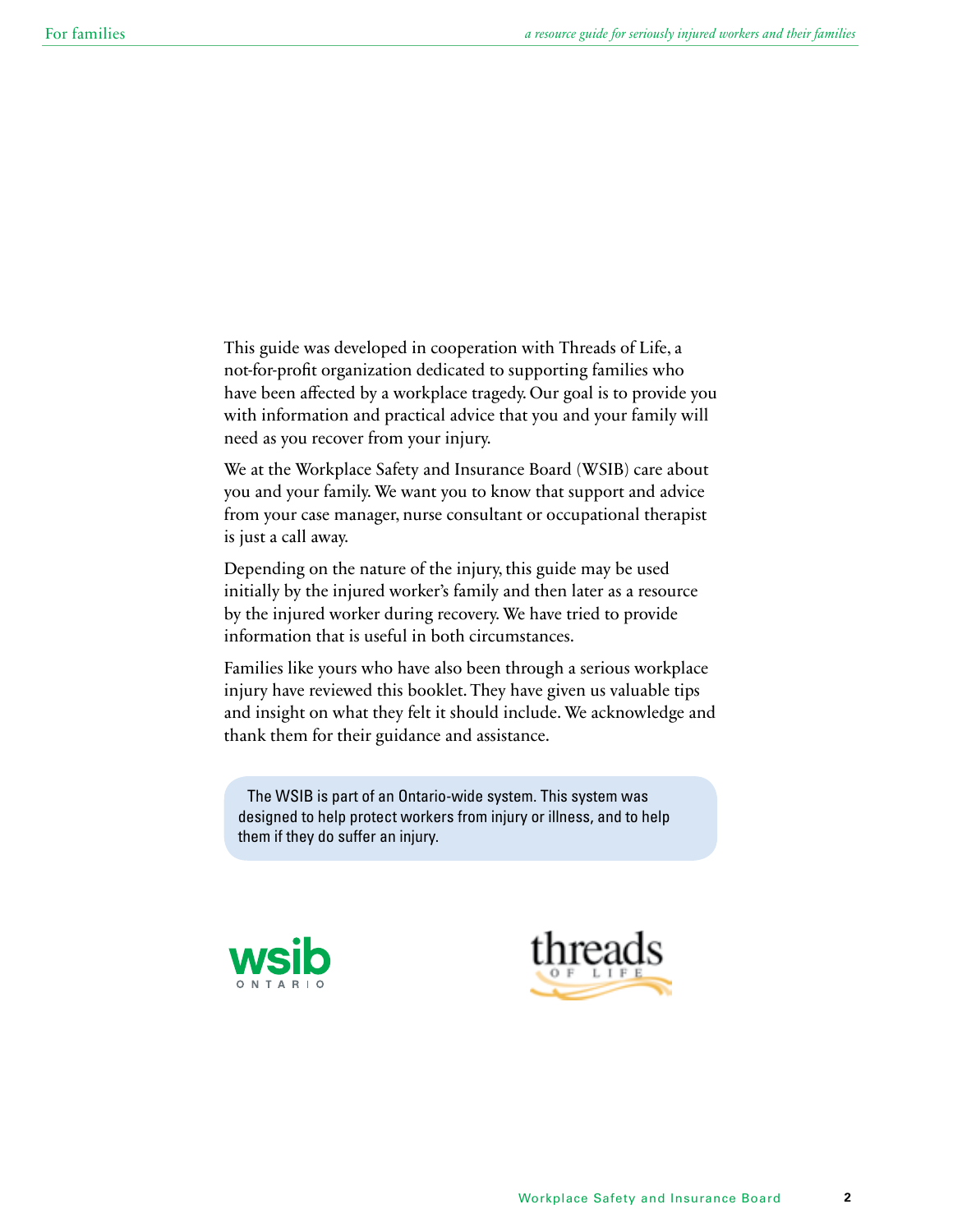# Table of contents

| How quickly can you get financial assistance from the WSIB?  6             |
|----------------------------------------------------------------------------|
| What if you disagree with a WSIB decision about entitlement to benefits? 6 |
| Who can you talk to if you need help dealing with the WSIB? 6              |
|                                                                            |
|                                                                            |
|                                                                            |
| What is the MOL's role in the event of a serious workplace injury? 8       |
| When is the MOL's investigation report available?  8                       |
|                                                                            |
|                                                                            |
|                                                                            |
|                                                                            |
|                                                                            |
|                                                                            |
|                                                                            |
|                                                                            |
| How much money would you and your family receive?  10                      |
|                                                                            |
|                                                                            |
|                                                                            |
|                                                                            |
|                                                                            |
|                                                                            |
|                                                                            |
|                                                                            |
|                                                                            |

**3**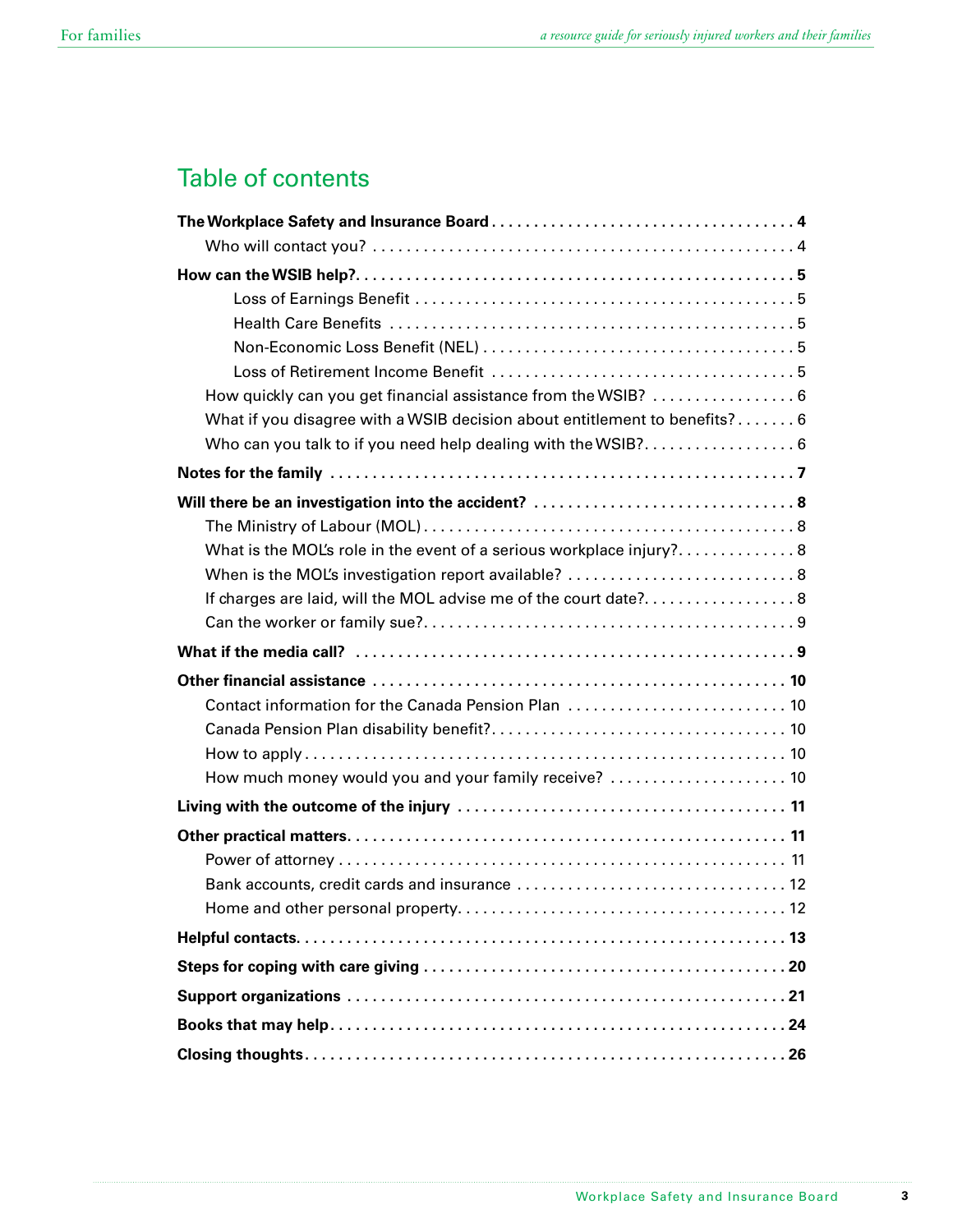# The Workplace Safety and Insurance Board

For workers who have suffered a serious injury, the Workplace Safety and Insurance Board (WSIB) has a Serious Injury Program. Generally speaking, if you have been treated in a trauma unit, burn unit or intensive-care unit, you will be admitted to our Serious Injury Program. Specially trained, professional staff are available to answer your questions and help you with your claim for WSIB benefits.

#### **Who will contact you?**

The WSIB recognizes that a serious injury can leave you and your family members shocked, overwhelmed and in need of support and practical assistance. WSIB case managers, nurse consultants and occupational therapists can offer any emotional and practical support that you need.

A case manager will contact you in the weeks ahead and will manage your claim, arrange for benefits and coordinate WSIB services.

Your nurse consultant will make sure that you receive quality medical care and help you and your family understand your health care needs.

In time, you will also be contacted by an occupational therapist from the WSIB who will conduct a personal and home assessment. Occupational therapists help people whose capabilities have been impaired by physical illness or injury. They help people care for themselves, return to work and resume community activities. WSIB occupational therapists will arrange for any services that you may need.

#### NOTE

The Workplace Safety and Insurance Act states that employers must notify the WSIB within three days of learning about an accident or illness.

#### NOTE

The WSIB can provide information to you and your family in English, French and several other languages. Please call 1-800-387-0080. We also offer telephone service for the deaf (TTY) at 1-800-387-0050.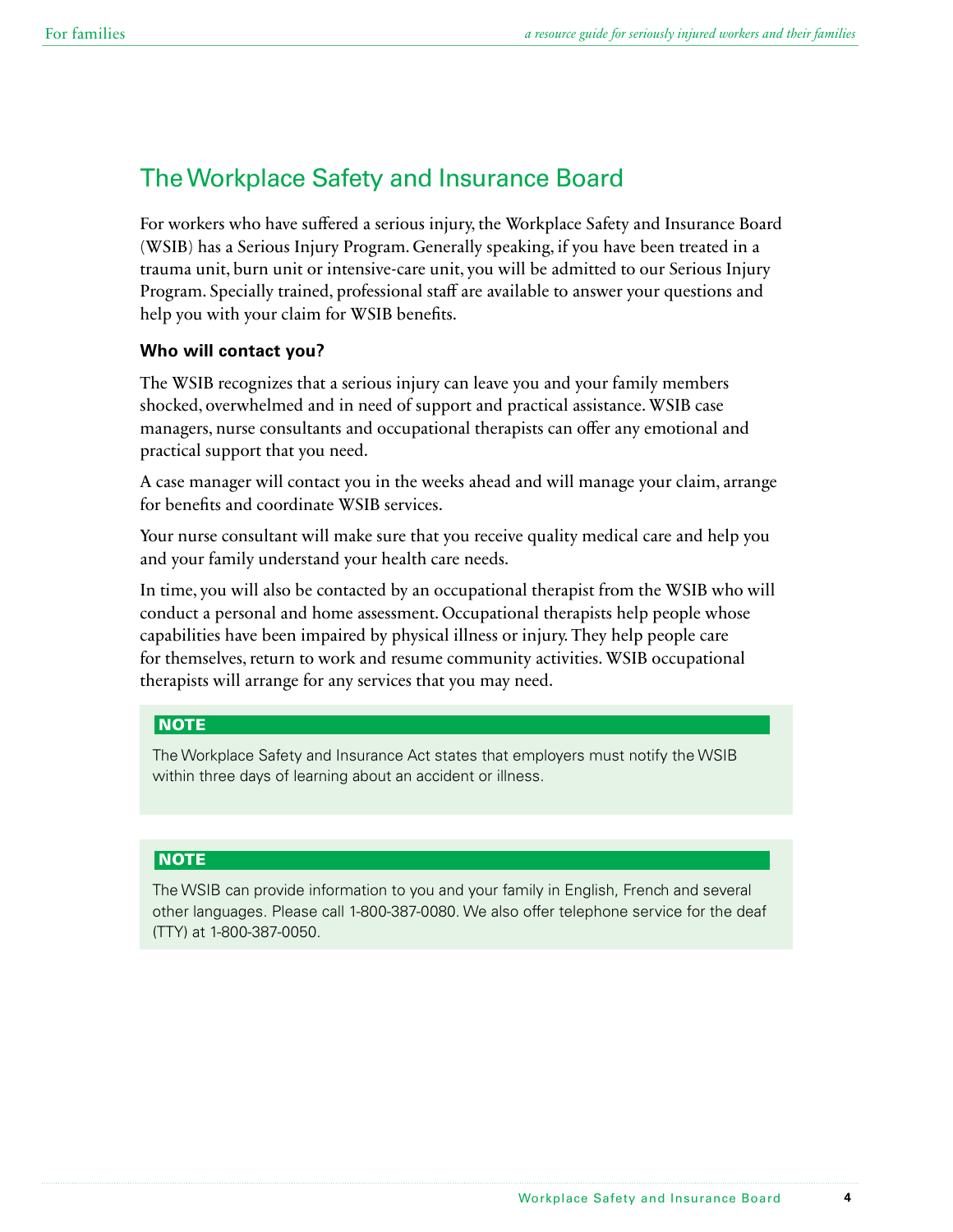# <span id="page-4-0"></span>How can the WSIB help?

The WSIB offers a number of benefits to seriously injured workers.

Loss of Earnings Benefit

This benefit is based on 85% of the injured worker's take-home pay, up to a pre-set annual maximum.

#### Health Care Benefits

The WSIB pays health care professionals for most treatments associated with the workrelated injury. This can include:

- $\Box$  Treatment by health care professionals such as doctors, chiropractors, physiotherapists and occupational therapists
- $\Box$  Hospitalization, surgery and emergency care
- $\Box$  Prescription drugs
- $\Box$  Prosthetics, orthotics and other assistive devices such as glasses, crutches and wheelchairs
- $\Box$  Contracted services such as an attendant or other measures to help you live independently
- $\Box$  Travel and accommodation costs for medical appointments related to the injury
- $\Box$  Grief/loss counselling

#### Non-Economic Loss Benefit (NEL)

If your workplace injury is severe enough to cause permanent impairment, you may be eligible for a Non Economic Loss Benefit. We pay this benefit to recognize that, beyond your wage loss, you may also have suffered a permanent physical, psychological or functional loss. This assessment takes place when you have improved as much as possible from your injury.

#### Loss of Retirement Income Benefit

The Loss of Retirement Income Benefit replaces money that you would have saved for your pension had you not been injured at work. It is meant to add to your retirement income. It does not affect any other retirement pensions you may receive from your employer, the Canada Pension Plan or old-age security.

Your case manager can provide more information about WSIB benefits/services and how we calculate these benefits.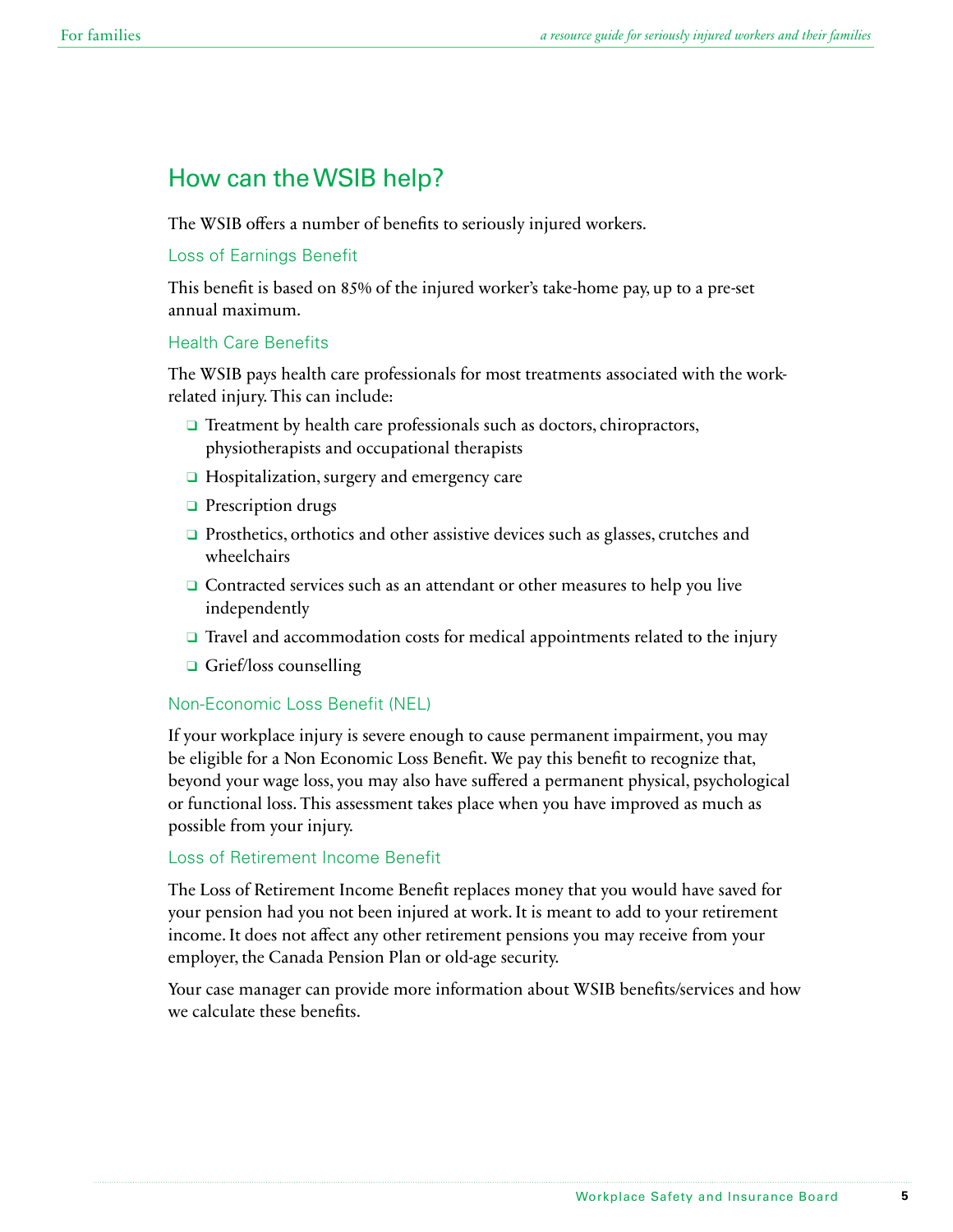#### <span id="page-5-0"></span>**How quickly can you get financial assistance from the WSIB?**

If we get all the information we need quickly, we usually begin to pay benefits within two weeks. It is important to note that the WSIB can only make benefit payments payable to the injured worker, not to a relative or other caregiver. If payment to the injured worker is not appropriate, arrangements may have to be made for a power of attorney (see page 11).

#### **What if you disagree with a WSIB decision about entitlement to benefits?**

If you are dissatisfied with a decision after it has been fully explained to you, you have the right to appeal.

All WSIB decisions come with a written explanation about the decision, an invitation to contact the case manager to discuss your concerns and the time limits for appealing the decision. Your case manager is prepared to discuss the reasons for a decision with you.

If you have additional information you think might affect the decision, make sure you send copies of this information to the case manager.

#### **Who can you talk to if you need help dealing with the WSIB?**

If you belong to a union, contact it. If you need help finding your union, call the Ontario Federation of Labour.

If you do not belong to a union, the Office of the Worker Adviser (OWA) can help you by providing information, advice, representation and education in appealing a WSIB decision. The service is free and confidential to non-unionized injured workers.

Contact information is provided in the Helpful contacts section of this guide.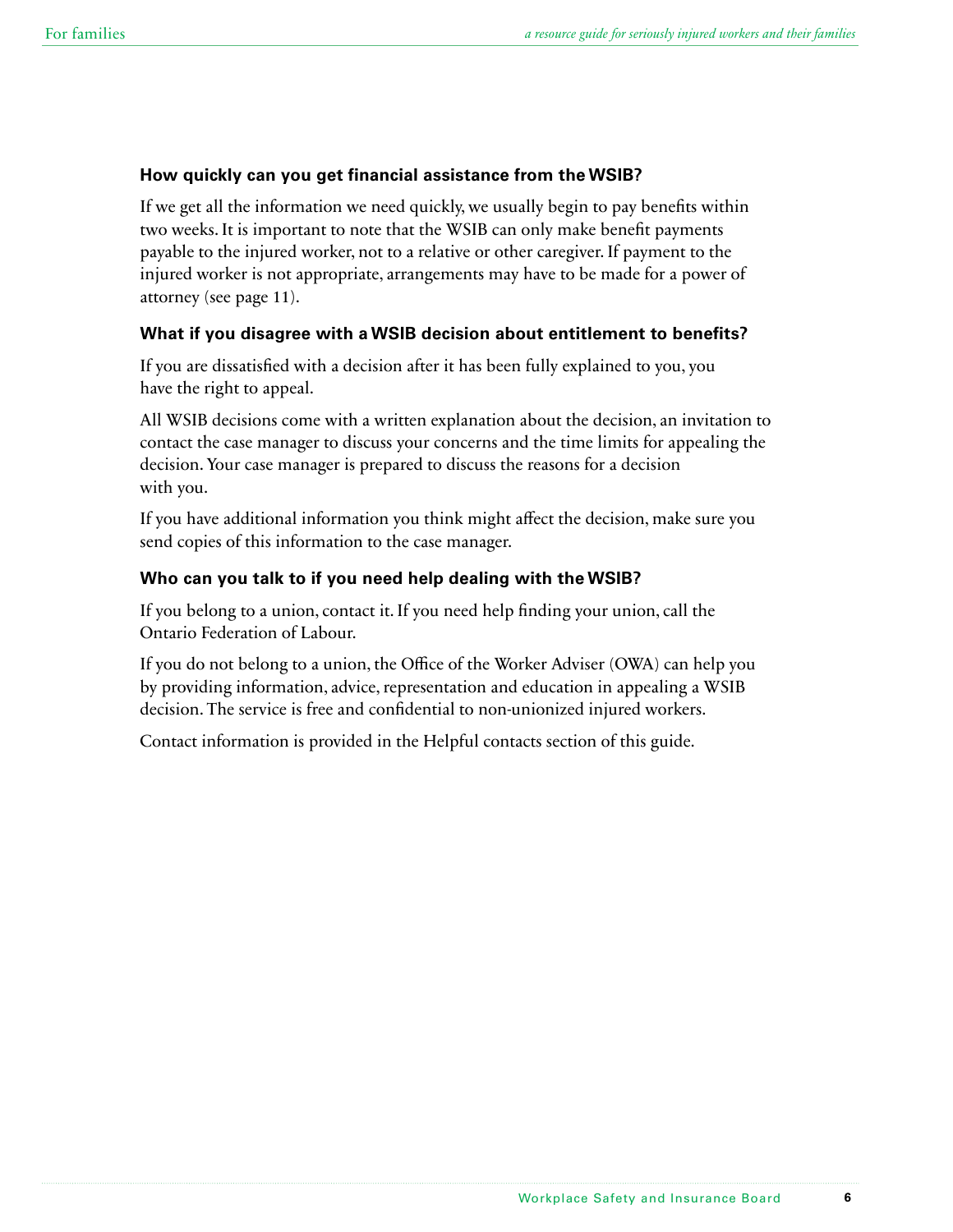#### <span id="page-6-0"></span>NOTES FOR THE FAMILY

- Keep your receipts for the expenses that you incur (hotel bills, meals, parking). The WSIB may reimburse you for these charges.
- You may be overwhelmed with information and worry or you may find it hard to concentrate. Make lists of things you need to do. Keep a diary and note the dates and times of various meetings, e.g., physicians, social workers, WSIB staff, Ministry of Labour staff.
- Don't be afraid to ask for help. Those friends who say, "Please let me know what I can do" really mean it.
- If you need someone to talk to but can't find a local resource, call your church, mosque, synagogue, temple or place of worship. They may be able to help. Your family doctor may also be able to refer you to services available locally.
- Some churches offer a parish nurse program. Parish nurses are persons of faith who are experienced registered nurses. Some of the work they perform includes coordinating plans of care, directing you to community resources and making home and hospital visits.
- Take time to de-stress. You may be on the go constantly, but it is important that you take time for yourself. Develop a personal first aid kit with activities that provide comfort. For example, take a warm bath with soothing oils, take time for a long walk out of doors, meditate or pray.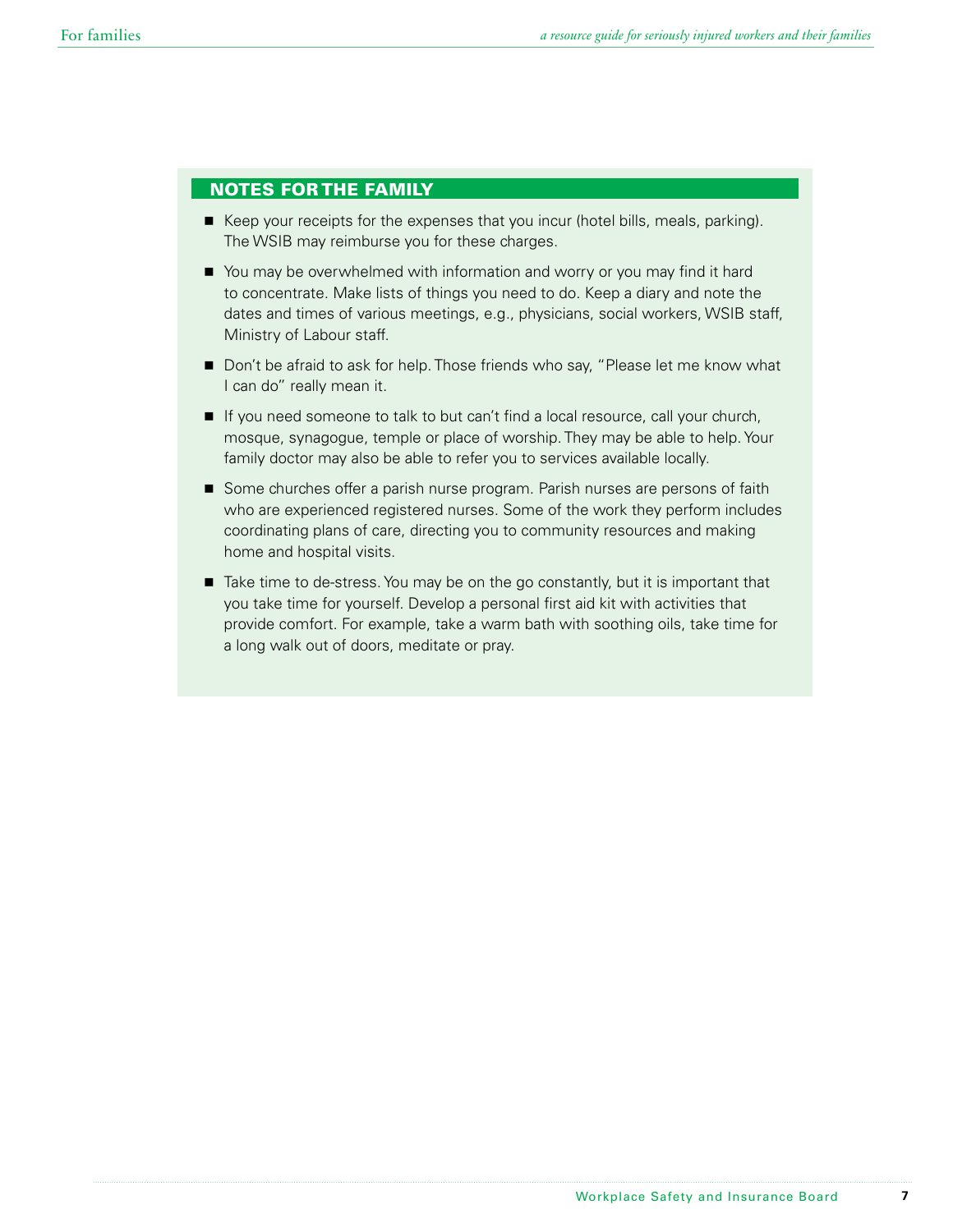# <span id="page-7-0"></span>Will there be an investigation into the accident?

If you have been seriously injured as a result of an accident at work, there may be an investigation.

The Ministry of Labour (MOL) investigates serious injuries that occur within its jurisdiction. Serious injuries in agriculture, federally regulated organizations or traffic accidents on public roadways are not usually within the MOL's jurisdiction.

Employment and Social Development Canada (ESDC) investigates critical incidents occurring in federally regulated organizations.

Depending on the circumstances of the accident, other agencies, such as the police, may also investigate and lay charges.

#### **The Ministry of Labour (MOL)**

The MOL enforces the Occupational Health and Safety Act (OHSA) and its regulations. The purpose of the Act is to protect workers from injury and illness in the workplace.

#### **What is the MOL's role in the event of a serious workplace injury?**

Under the OHSA, the employer must contact the MOL immediately after a worker is critically injured while at work. Generally, an investigation begins right away but may take up to a year to complete.

Once the investigation is complete, the MOL's Legal Services Branch will assess whether charges are appropriate against workplace parties such as employers, supervisors or workers, or other parties outside the workplace. The MOL has one year from the date of the accident to lay charges under the OHSA.

Before charges are laid, the MOL will not discuss the details of its investigation except as required or permitted by law.

#### **When is the MOL's investigation report available?**

The MOL's investigation report is available after the MOL's Legal Services Branch has completed its review and determined that charges are not warranted under the OHSA. If charges are laid, the investigation report is available after court proceedings have been completed. To obtain a copy, a request should be made to the MOL's Freedom of Information and Privacy Office at 416-326-7786.

#### **If charges are laid, will the MOL advise me of the court date?**

Yes, your MOL representative will let you know when charges are laid and will provide you with the name and telephone number of the prosecutor. You will also be notified when the matter is scheduled to go before the courts.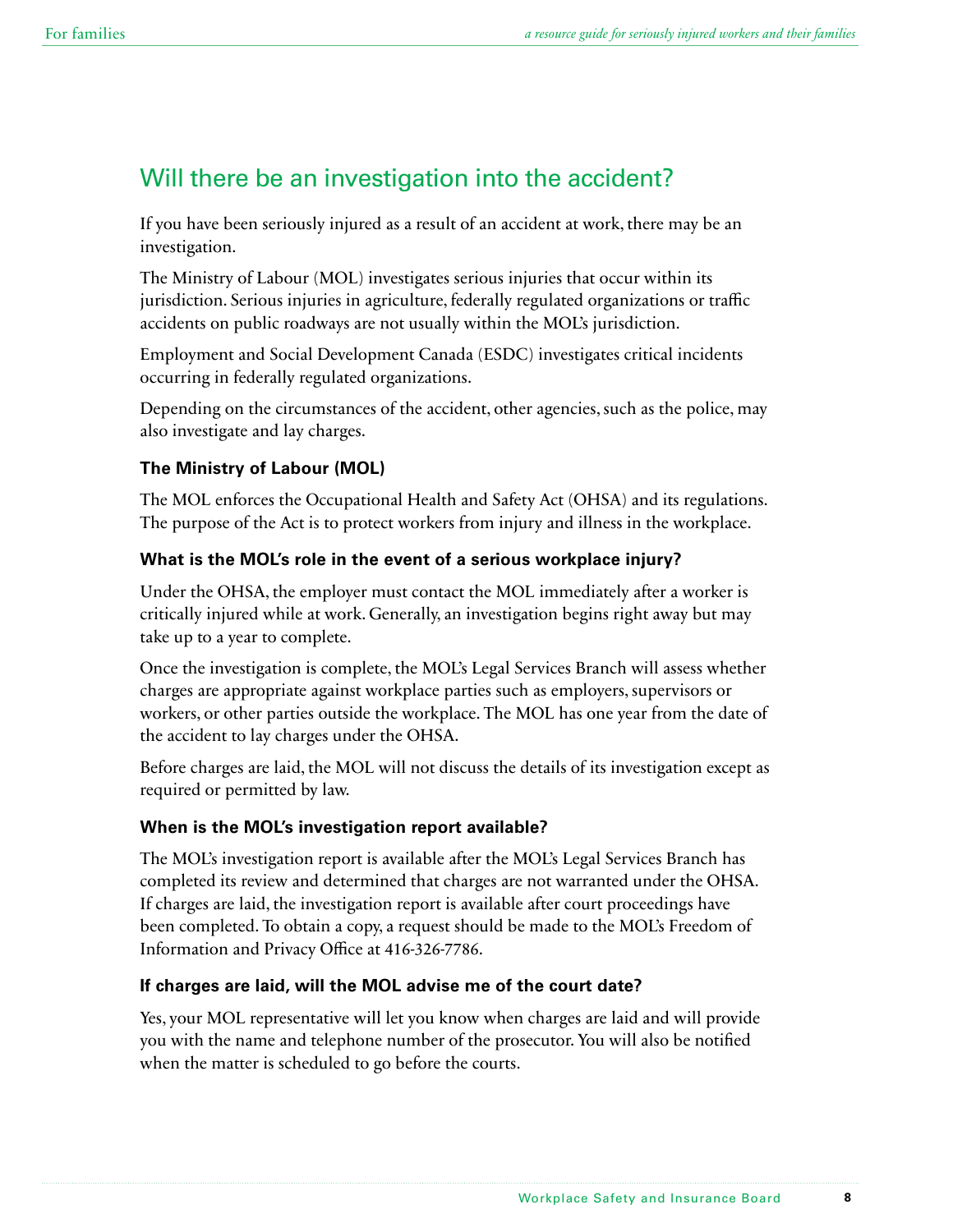<span id="page-8-0"></span>You or members of your family may choose to attend the court proceedings. This can be a very difficult time for the family. Your WSIB nurse consultant can help by providing support during this time.

#### **Can the worker or family sue?**

No. The WSIB was established to compensate workers and their families when a worker is injured or killed at work. It is a no-fault insurance system. This means that, generally, neither the worker nor the family can sue the employer.

When a third party was involved, there are times when you can sue. (A third party is someone besides the worker and the employer who may have caused or contributed to the accident.)

If the case manager thinks that a third party was involved, you will receive an election form. You then have the choice of suing the third party or claiming WSIB benefits. You cannot do both. Please speak to your case manager to be sure that you fully understand the situation before making a decision. You may also want to get independent legal advice and consult with your union representative or someone from the Office of the Worker Adviser before making your decision.

#### **What if the media call?**

The media often report on a serious injury in the workplace. Members of the media may contact you, your family or friends for a comment about what happened.

The following may be helpful to you:

- $\Box$  You do not have to speak to the media if you do not want to. Simply tell them that you have no comment.
- $\Box$  If you choose to speak to the media, you may want to appoint a spokesperson. This may be a family member or a friend of the family.
- $\Box$  Always ask who the journalist is and what media they represent. Take his or her contact numbers.
- $\Box$  Don't bow to pressure. Feel free to tell the reporter that you will call back if you're feeling rushed or you are not ready to talk.
- $\Box$  Be firm about what you do and do not want to discuss with the media. Talk with your family members and be very clear as a family about what is okay to say publicly.
- $\Box$  Avoid speculation or guessing.
- $\Box$  Do not answer questions that you do not want to.
- $\Box$  You can set boundaries with the media stick to what you are comfortable with.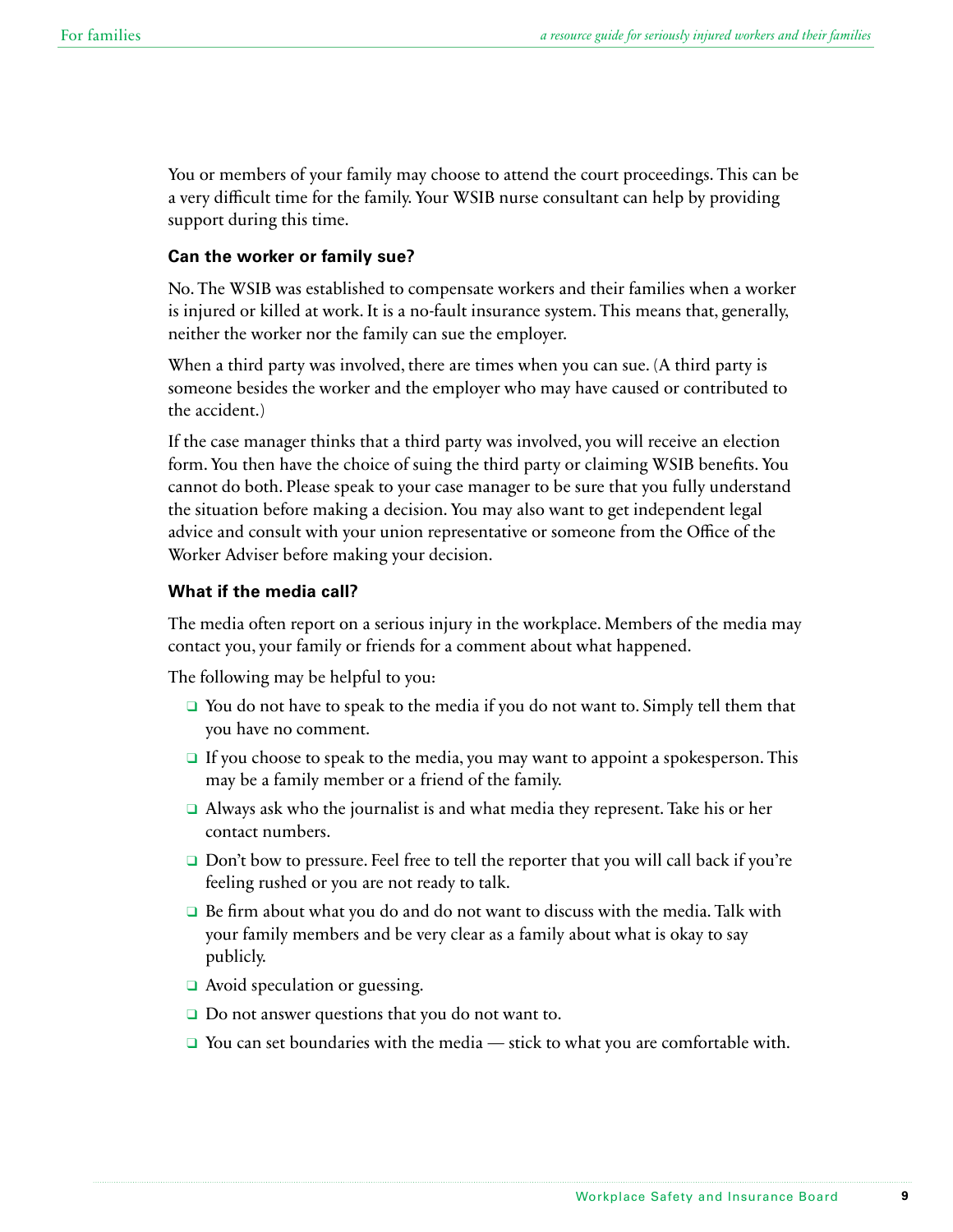# <span id="page-9-0"></span>Other financial assistance

#### **Canada Pension Plan disability benefit**

The Canada Pension Plan (CPP) disability benefit is available to people who contributed to the plan while they worked and then — because of a disability — became unable to work at any job on a regular basis. The primary purpose of the benefit, which is paid by Service Canada, is to replace a portion of your employment earnings. There are also benefits for children if at least one parent qualifies for the CPP disability benefit.

To qualify, your disability must be long-lasting or permanent. If you qualify for other disability benefits from other programs, you may not be eligible for the CPP disability benefit.

#### CANADA PENSION PLAN

To order application forms, contact the toll-free numbers listed below or visit the website. Toll-free: 1-800-277-9914 (English) Toll-free: 1-800-277-9915 (French) Toll-free: 1-800-255-4786 (bilingual TTY service for the hearing impaired) Website: www.servicecanada.gc.ca

#### **How to apply**

To apply for a Canada Pension Plan Disability Benefit you will need to complete the application, sign it and return it by mail.

The downloadable Disability Kit includes: application form, general information and guide, questionnaire, consent for Service Canada to obtain Personal Information form, medical report and Child Rearing Provision form. Each form will need to be completed and forwarded to your nearest Service Canada office.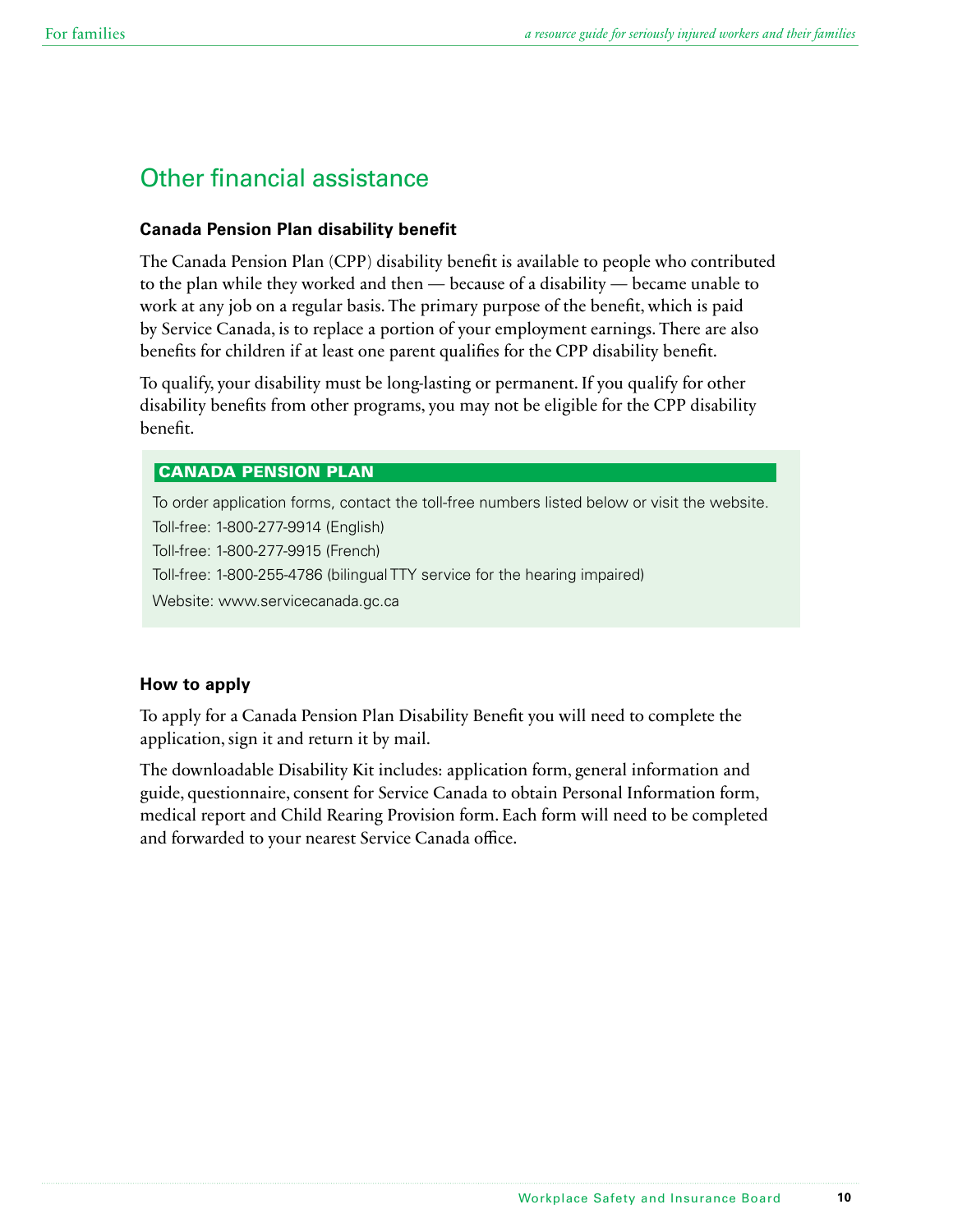#### <span id="page-10-0"></span>LIVING WITH THE OUTCOME OF THE INJURY

On the day that you found out about your family member's injury, life as you knew it changed. In the weeks, months and years ahead, you and your family will have to make many adjustments. It is natural to feel overwhelmed. Sometimes it's helpful to understand that you are not alone. We have provided an extensive list of support organizations. Each one of these organizations is also available to help you through this difficult time. (See page 21 for resource information.)

## Other practical matters

There will be many details you will need to look after in the weeks and months ahead, so we have made a list to give you an idea of what you may need to do. This is by no means a complete list, and not all items will apply to your situation.

#### **Power of Attorney**

Many people believe that if something happens and they are unable to make decisions for themselves, their family can do so for them. This is not always true — legal authority is needed. Powers of attorney are legal documents that give people that authority.

For financial decisions, you can name someone in a continuing power of attorney for property. It is a legal document, signed in front of two witnesses, that authorizes a person or people to make decisions about your property on your behalf. Your property includes all of your assets and finances, unless you specifically exclude certain things.

For personal-care decisions, you can name someone in a power of attorney for personal care. This is a legal document, also signed in front of two witnesses, that authorizes a person or people to make personal-care decisions on your behalf, such as where you live or what you eat.

#### NOTES TO THE FAMILY

For more information and to obtain the necessary forms, you may contact the Office of the Public Guardian and Trustee at:

Phone: 416-314-2800 Toll-free: 1-800-366-0335 Website: www.attorneygeneral.jus.gov.on.ca/english/family/pgt/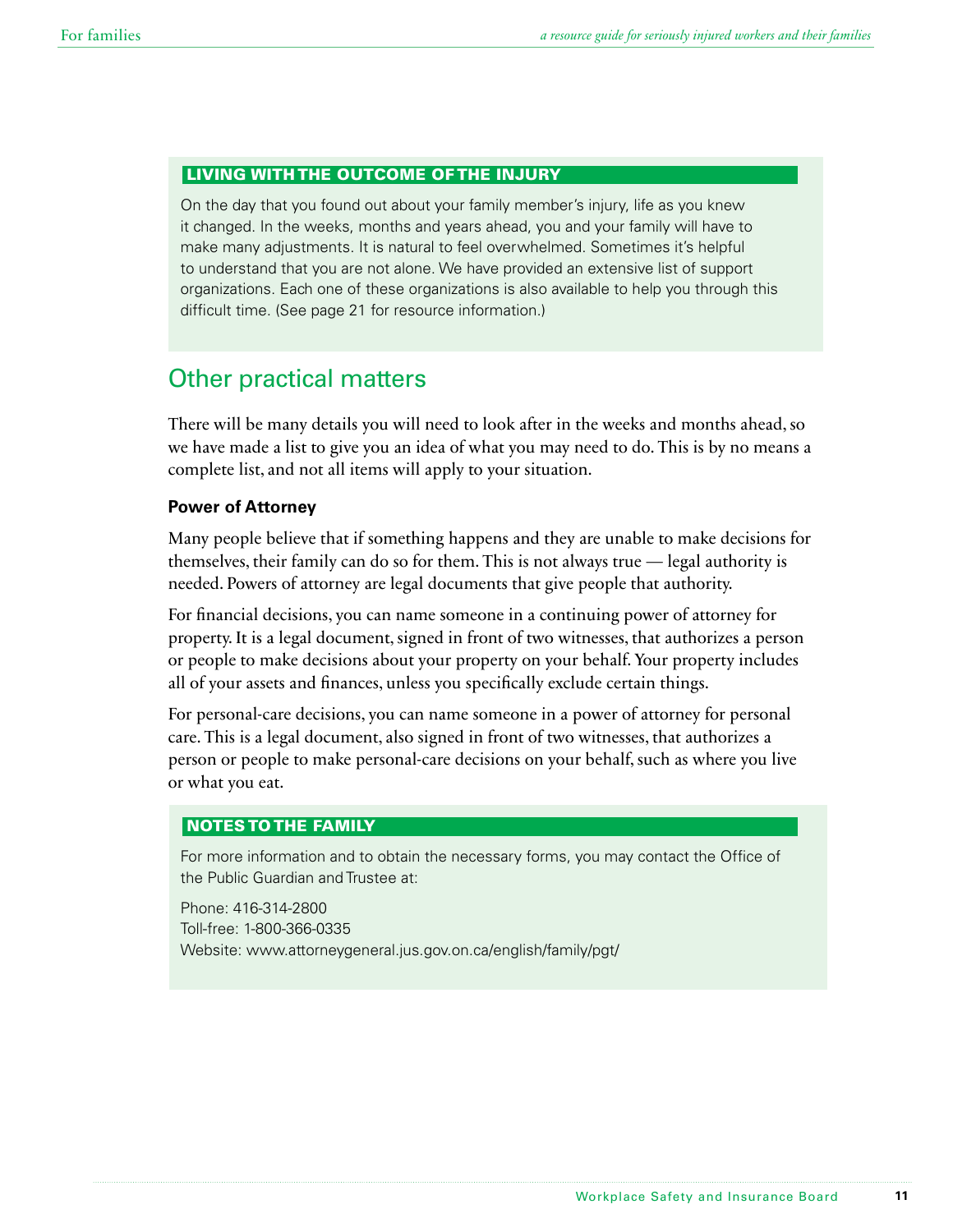<span id="page-11-0"></span>People named in powers of attorney documents are referred to as your attorneys. (Don't confuse an attorney with a lawyer, who is properly known as an attorney at law. An attorney is simply someone who has the legal authority to make decisions for you.)

You may not realize it, but your will is not enough to appoint attorneys, even if you have named executors in it. A will only covers decisions made after you die. In order to appoint someone to decide things while you're still alive, you need to make a power of attorney.

Similarly, a bank's power of attorney allows you to appoint someone to manage your assets, but only with that particular bank. To manage all your assets, you should consider making a continuing power of attorney for property.

While it is very important to consider whether to appoint attorneys, you don't have to, and no-one can force you to make a power of attorney if you don't want to. But remember that if you don't, someone may have to be formally appointed by the Court to make decisions for you, if those decisions involve matters other than medical treatment.

#### **Bank accounts, credit cards and insurance**

- $\Box$  You or a family member may want to meet with your personal banking officer
- $\Box$  Review all automatic withdrawals with the bank
- $\Box$  Check to see if disability insurance has been purchased for mortgage or other loan/ credit card payments
- $\Box$  You may need a copy of your tax return from the previous year. This may be used by various pensions to determine how much pension you are entitled to

#### **Home and other personal property**

- $\Box$  Find or obtain title documents for property, mortgages, bonds, debentures and any other investment certificates
- □ Determine your assets and liabilities. Contact insurance companies, brokers, employers and financial institutions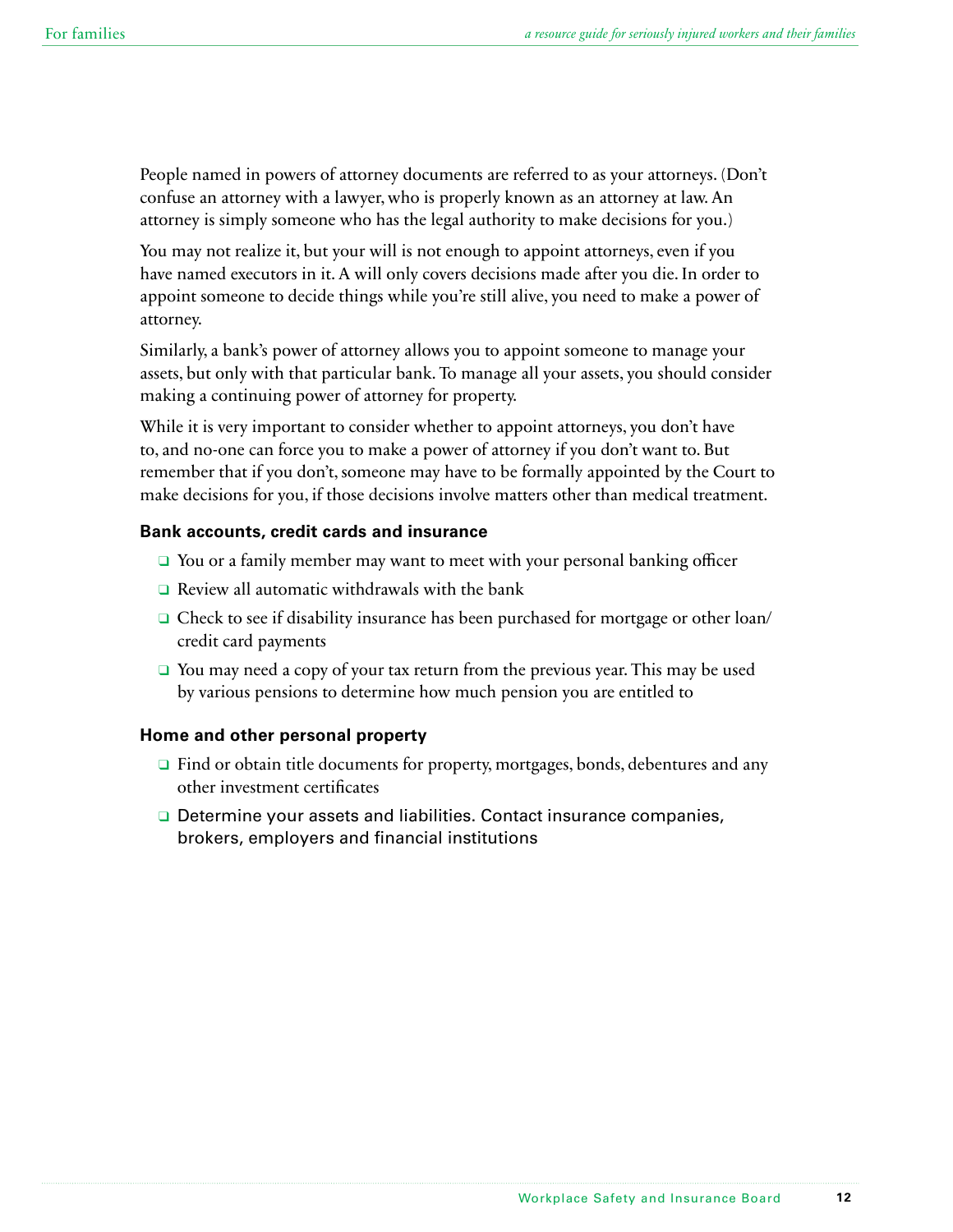# <span id="page-12-0"></span>Helpful Contacts

#### **ARCH Disability Law Centre**

A Legal Resource Centre for Persons with Disabilities is a specialty legal aid clinic dedicated to defending and advancing the equality rights of persons with disabilities. The ARCH website provides a comprehensive list of disability organizations available to provide support and information.

425 Bloor Street East, Suite 110 Toronto, Ontario M4W 3R5

- **☎ Phone: 416-482-8255**
- **Phone service for the hearing impaired (TTY): 416-482-1254**

TTY Toll-free: 866-482-ARCT (2728)

Website: www.archlegalclinic.ca

#### **Accessibility Directorate of Ontario – Guide to the Services and Programs of the Government of Ontario for People with Disabilities**

These important programs and services improve the lives of Ontarians with disabilities and those who care for them.

- **Toll-free: 1-888-520-5828; 416-326-0207**
- $\hat{\mathbf{z}}$  Phone service for the hearing impaired (TTY): 1-888-335-6611; 416-326-0148 Website: www.mcss.gov.on.ca/en/mcss/programs/accessibility/index.aspx

#### **Canada Benefits**

The Canada Benefits website provides access to federal, provincial and territorial information on the financial benefits available to persons with disabilities and other individuals.

- **Toll-free: 1-800-622-6232**
- **<sup>2</sup>** Phone service for the hearing impaired (TTY): 1-800-926-9105 Website: www.canadabenefits.gc.ca

#### **Canada Mortgage and Housing Corporation**

CMHC helps Canadians live in safe, secure homes and is Canada's biggest source of information about homes and housing. Visit their Persons with Disabilities Web site to see how they can help you.

- **@ Phone: 416-221-2642 (Toronto)**
- Phone service for the hearing impaired (TTY): 1-800-309-3388
- **Check local phone listings for an office in your area**

Website: www.cmhc-schl.gc.ca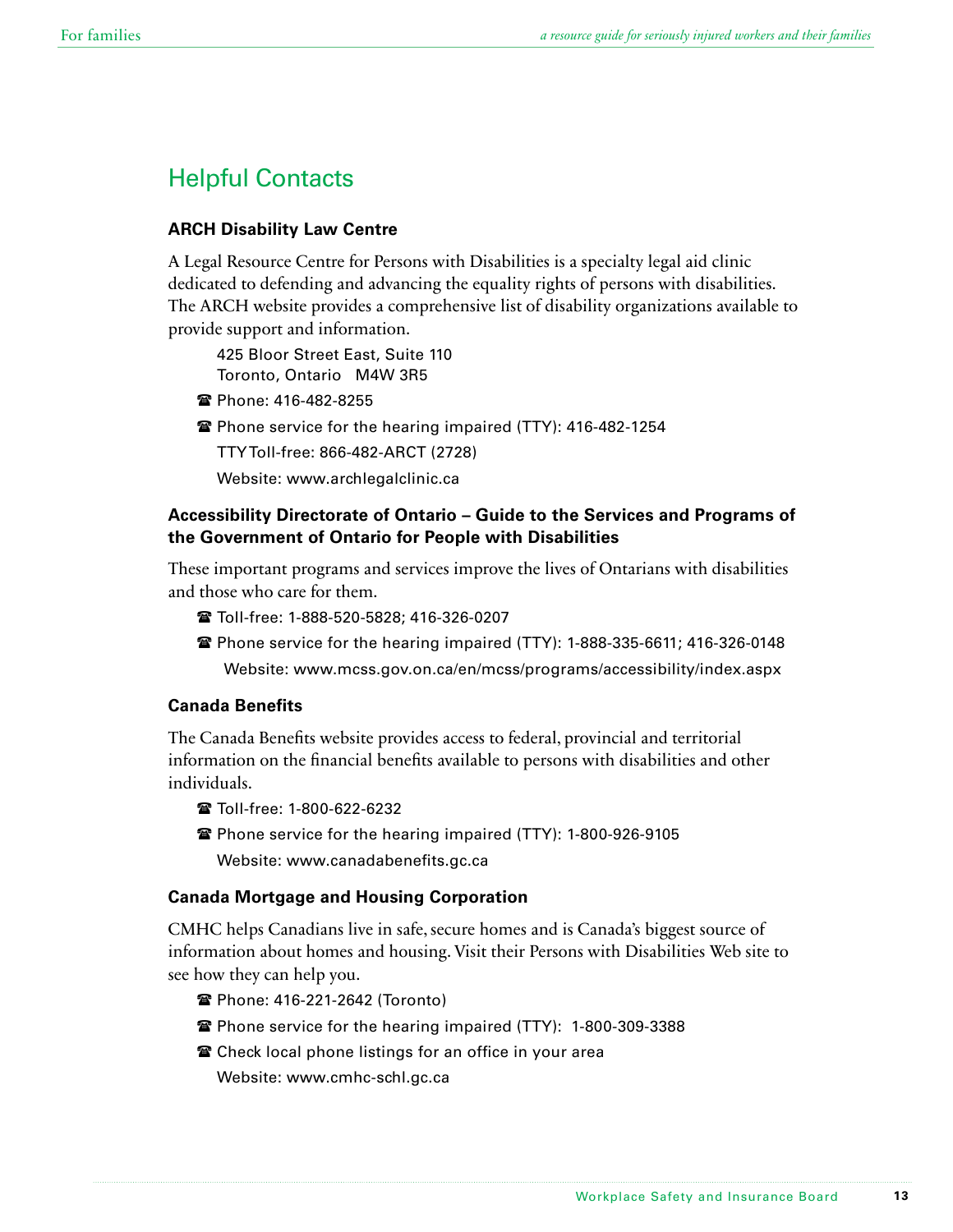#### **Canada Pension Plan**

To order application forms, contact the Toll-free numbers listed below or visit the website.

P.O. Box 5100, Station D

Scarborough, Ontario M1R 5C8

- **Toll-free English phone service: 1-800-277-9914**
- **Toll-free French phone service: 1-800-277-9915**
- **The Toll-free phone bilingual service for the hearing impaired: 1-800-255-4786** Website: www.servicecanada.gc.ca

#### **Canada Revenue Agency (CRA)**

This website provides easy access to publications and forms dealing with tax information for people with disabilities. To find the office nearest you, call the Toll-free number listed or visit the CRA website.

**■ Toll-free phone: 1-800-959-8281** Website: www.ccra-adrc.gc.ca

#### **Community Care Access Centre (CCAC)**

With locations throughout Ontario, CCACs provide a number of in-house services including assessment and provision of personal care.

To find the office nearest you, check your local telephone directory.

Website: www.oaccac.on.ca

#### **Compassionate Care Benefits**

You can now receive compassionate care benefits if you have to be absent from work to provide care or support to a gravely ill family member with a significant risk of death within 26 weeks. These benefits last up to six weeks. Please note that veterans can receive benefits for longer than six weeks (for a spouse or family member looking after them) from Veterans of Canadian Armed Forces.

**■ Toll-free phone: 1-800-206-7218** 

Website: www.servicecanada.gc.ca/eng/ei/types/compassionate\_care.shtml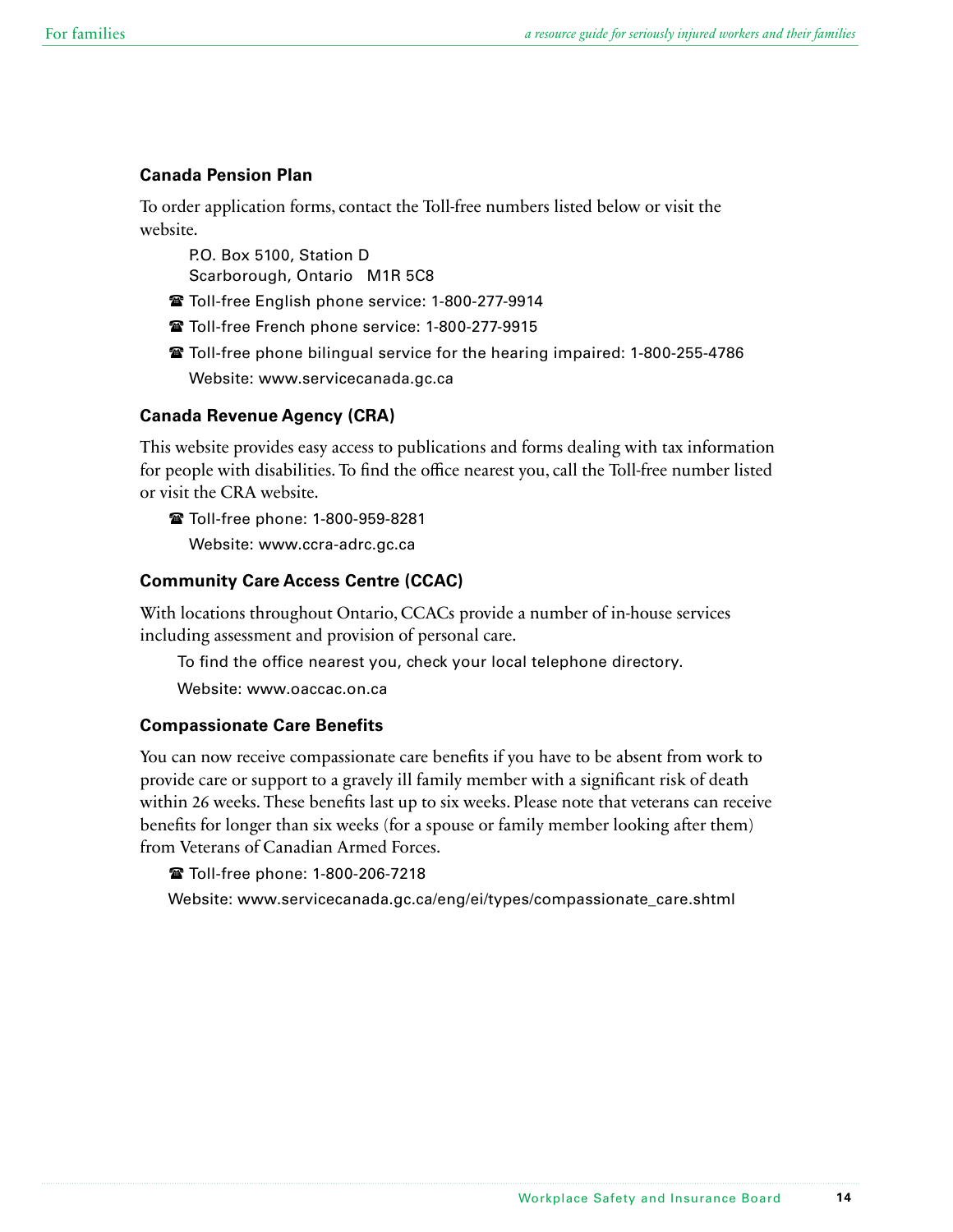#### **The Fair Practices Commission**

The Fair Practices Commission provides information and services in English and French on issues related to the WSIB.

123 Front Street West Toronto, Ontario M5J 2M2 Phone: 416-603-3010

**■ Toll-free phone: 1-866-258-4383** 

**■ Phone service for the hearing impaired (TTY): 416-603-3022** 

**■ TTY Toll-free: 1-866-680-2035** 

Fax: 416-603-3021 Fax Toll-free: 1-866-545-5357 Website: www.fairpractices.on.ca/index.htm

#### **Industrial Accident Victims Group of Ontario**

Provides advice and representation to injured workers in all matters related to claims for workers' compensation benefits. Also attempts to protect the legal welfare of Ontario's injured workers as a whole.

489 College Street, Suite 203 Toronto, Ontario M6G 1A5

- **Phone: 416-924-6477**
- **Toll-free phone: 1-877-230-6311**

Website: www.iavgo.org

#### **Injured Workers' Consultants**

An independent community legal aid clinic providing free legal services to eligible injured workers.

815 Danforth Avenue, Suite 411 Toronto, Ontario M4J 1L2

( Phone: 416-461-2411

Website: www.injuredworkersonline.org

#### **Injured Worker Outreach Services**

This organization consists of independent community injured worker groups throughout Ontario, offering injured workers an alternative source of assistance ranging from general advice and information on how to handle their own claims, education of WSIB policies and procedures, peer support for workers and their families, and referring injured workers to specialized organizations for representation.

■ Phone: 416-344-4763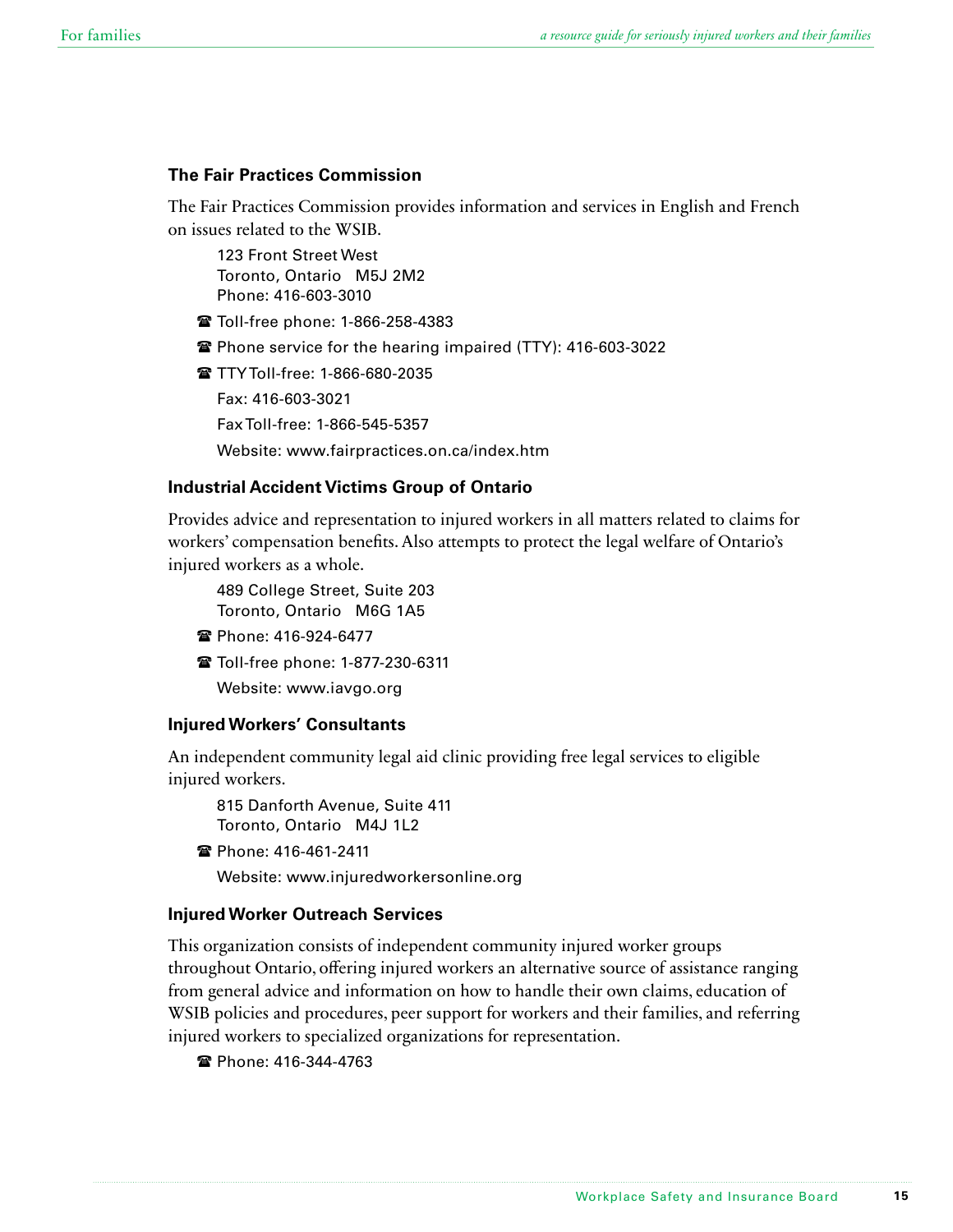#### **Law Society of Upper Canada**

The Law Society offers public services. The Lawyer Referral Service matches individuals with local lawyers who have the proper expertise to help you. A member directory, with lawyers' contact information, is also available online.

Osgoode Hall 130 Queen Street West Toronto, Ontario M5H 2N6

- **Phone: 416-947-3300**
- **Toll-free phone: 1-800-668-7380** Website: www.lsuc.on.ca

#### **Legal Aid Ontario**

Legal Aid is available to low income individuals for a variety of legal problems. This includes disability support and family benefits payments.

375 University Avenue, Suite 404 Toronto Ontario M5G 2G1

- Phone: 416-979-1446
- **Toll-free phone: 1-800-668-8258**

Website: www.legalaid.on.ca

#### **Ministry of Health and Long-term Care, Government of Ontario**

The Ministry of Health and Long-term Care oversees and provides for health care in Ontario.

- **Phone: 416-314-5518**
- **Toll-free phone: 1-800-268-1154**
- **Phone service for the hearing impaired (TTY): 1-800-387-5559** Website: www.gov.on.ca/health

#### **Ministry of Labour, Government of Ontario**

Generally, the Ministry of Labour investigates all critical injuries that occur in the workplace. Check the provincial listing in the blue pages of your telephone book for the nearest regional office.

Web site: www.gov.on.ca/lab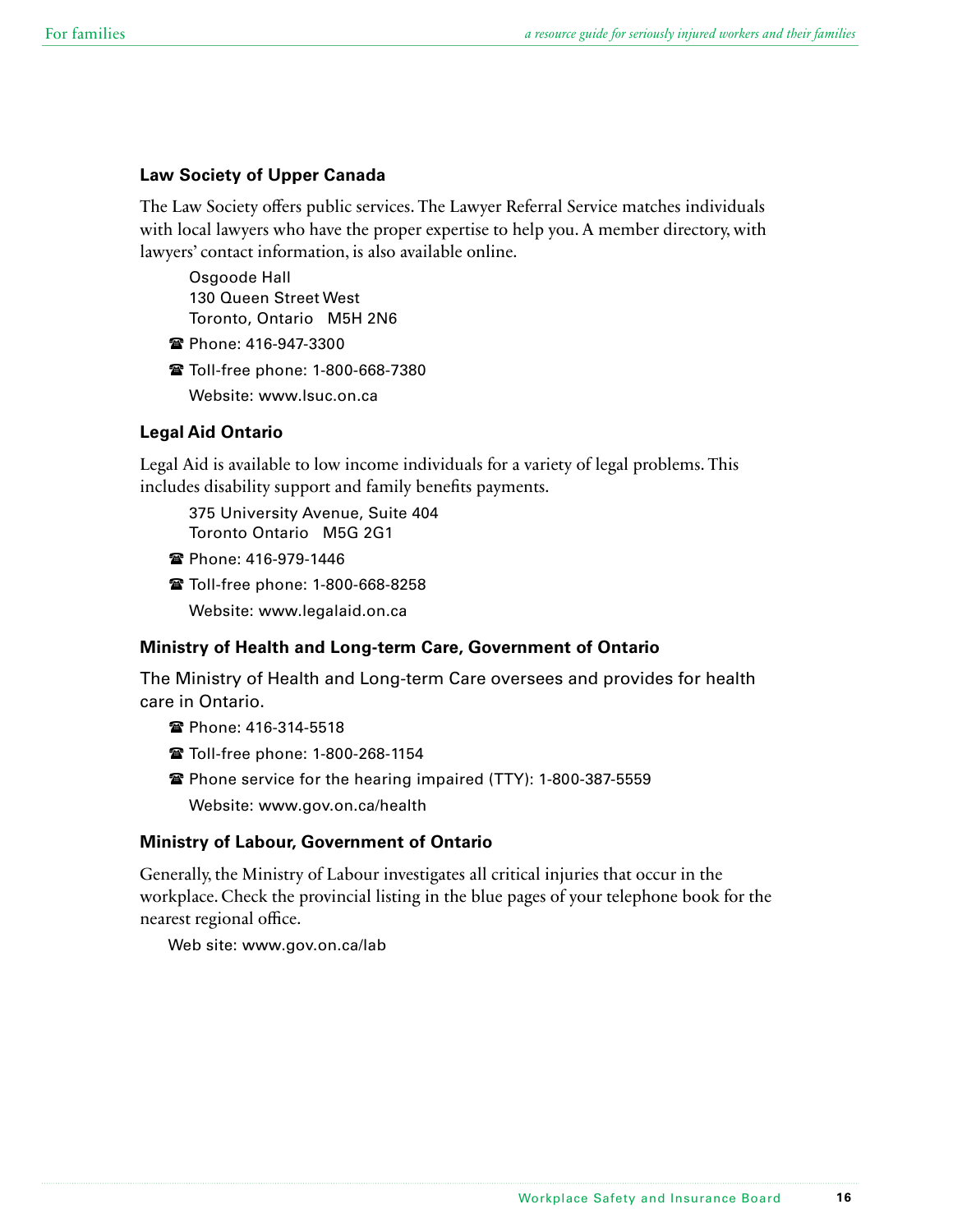#### **Office of the Public Guardian and Trustee (Power of Attorney)**

The Office of the Public Guardian and Trustee is part of the Family Justice Services Division of the Ministry of the Attorney General, Ontario, Canada. The Office of the Public Guardian and Trustee would assist if Power of Attorney is needed.

Property Guardianship 595 Bay Street, Suite 800 Toronto, Ontario M5G 2M6

- **Phone: 416-314-2800**
- **Toll-free phone: 1-800-366-0335**

Fax to executive office: 416-326-1366

Fax to client services: 416-314-2619

Website: www.attorneygeneral.jus.gov.on.ca/english/family/pgt/

#### **Office of the Worker Adviser, Government of Ontario**

The Office of the Worker Adviser (OWA) can help you by providing information and advice on how to appeal a WSIB decision. The service is free and confidential to nonunionized workers. The following services are available from the OWA:

- $\Box$  advice and representation in early dispute resolution or appeals
- $\Box$  advice, written materials and educational services regarding the WSIB and benefits
- $\Box$  referral to community resources
- <sup>2</sup> Toll-free English phone service: 1-800-435-8980
- Toll-free French phone service: 1-800-661-6365
- **Telephone service for the hearing impaired (TTY): 1-866-445-3092** Website: www.gov.on.ca

#### **Ombudsman Ontario**

The ombudsman's job is to investigate complaints about provincial government organizations. If you feel a provincial government organization has treated you in a way that is unfair, illegal, unreasonable, mistaken or just plain wrong, you should bring your matter forward to the ombudsman.

- **Toll-Free: 1-800-263-1830**
- **Telephone service for the hearing-impaired (TTY): 1-866-411-4211** Website: www.ombudsman.on.ca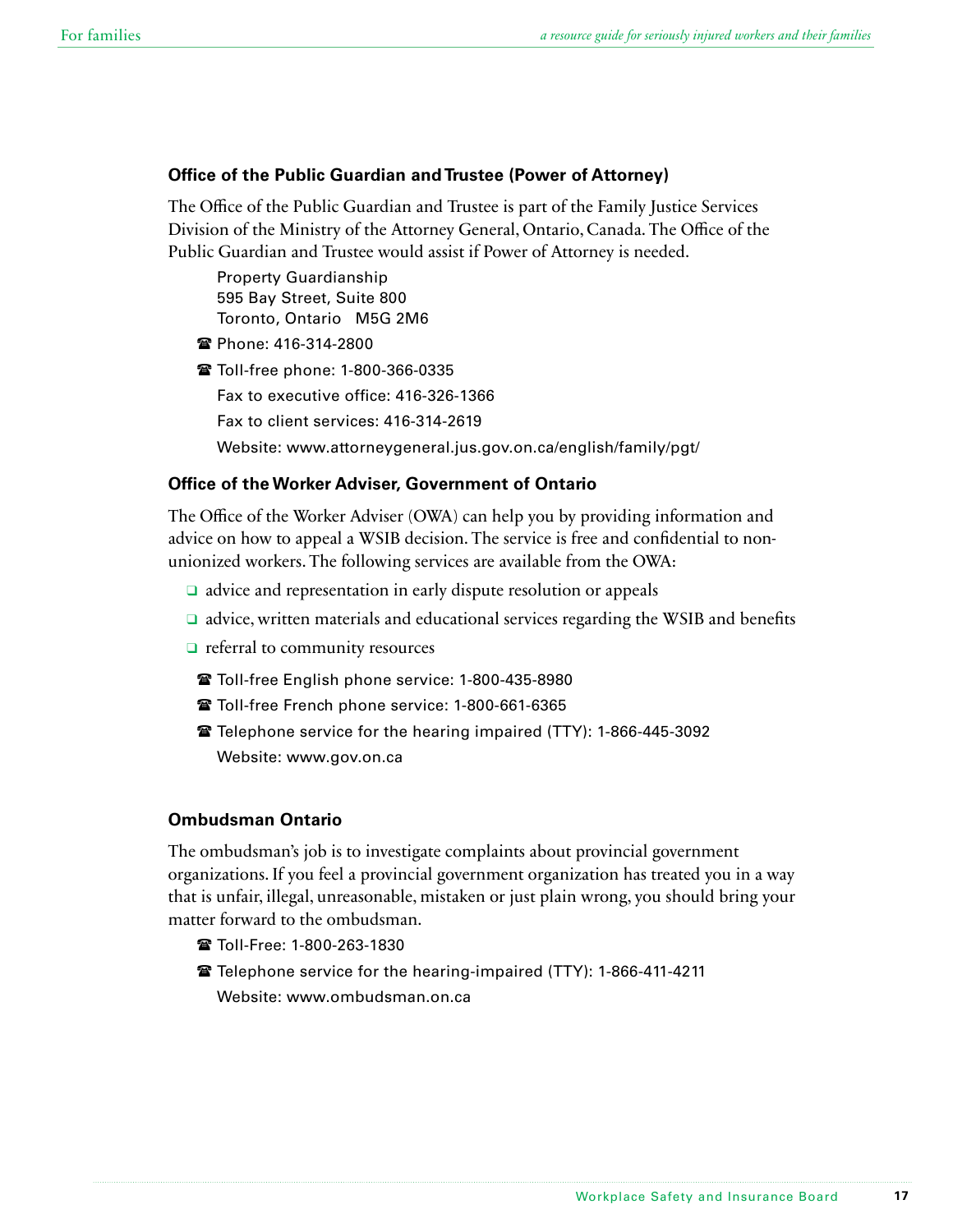#### <span id="page-17-0"></span>**Ontario Disability Support Program (ODSP)**

ODSP is an Ontario government program designed to meet the unique needs of people with disabilities and their families who are in financial need, or who want to work and need support. The program has two parts:

- **□** Income Support
- **□** Employment Support

To apply for ODSP or to receive further information, contact your local Ministry of Community and Social Services ODSP office. If you are in immediate financial need, ask for the phone number for the local Ontario Works office.

#### **Ministry of Community and Social Services**

Please check the website for the telephone numbers of the regional offices.

Website: www.mcss.gov.on.ca

#### **Ontario Federation of Labour (OFL)**

If you need help finding your union, the OFL can help. The OFL promotes equality rights for people with disabilities and improvements to Ontario's health, safety and compensation system.

The OFL also maintains a province-wide Occupational Disability Response Team. This team provides comprehensive training, information and advisory support on workplace insurance, return to work and disability prevention matters.

**■** Telephone service for the hearing impaired (TTY): 416-443-6305 Website: www.ofl.ca

#### **Ontario Network of Injured Workers Groups (ONIWG)**

ONIWG is a provincial organization representing local injured worker support groups in the province of Ontario. Our group members are injured worker organizations in the province of Ontario. ONIWG is a democratically governed organization, with groups stretching from Kenora to Cornwall, and from Timmins to Windsor. ONIWG is a member of the Canadian Injured Workers' Alliance (CIWA).

905 Main Street East Hamilton, Ontario L8M 1M6

**■ Phone: 905-543-9090** 

E-mail: oniwig@sympatico.ca

#### **Persons with Disabilities**

This Web site provides links to information on the action taken by the Government of Canada and its partners to help persons with disabilities. It includes links to the Office for Disability Issues and the Opportunities Fund for Persons with Disabilities.

Website: www.servicecanada.gc.ca/eng/audiences/disabilities/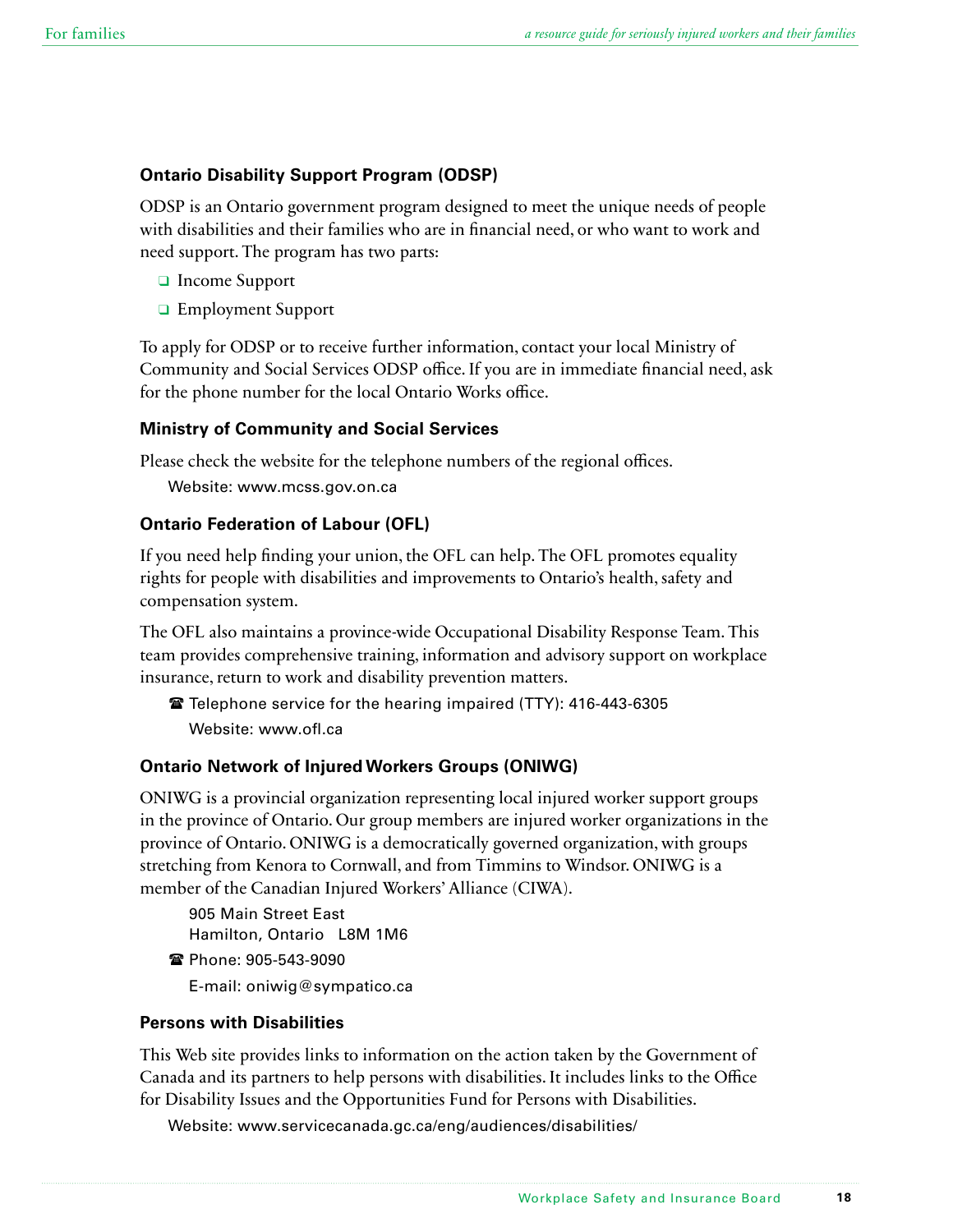#### <span id="page-18-0"></span>**Workplace Safety & Insurance Board (WSIB)**

The WSIB offers benefits and services to workers who have been injured or who have become ill from their job. Our Serious Injury Program will support and help you.

- **Phone: 416-344-1000**
- **Toll-free phone: 1-800-387-0080**
- **Toll-free phone service for the hearing impaired (TTY): 1-800-387-0050**

Fax: 416- 344-4684

Toll-free fax: 1-888-313-7373

Website: www.wsib.on.ca

E-mail: wsibcomm@wsib.on.ca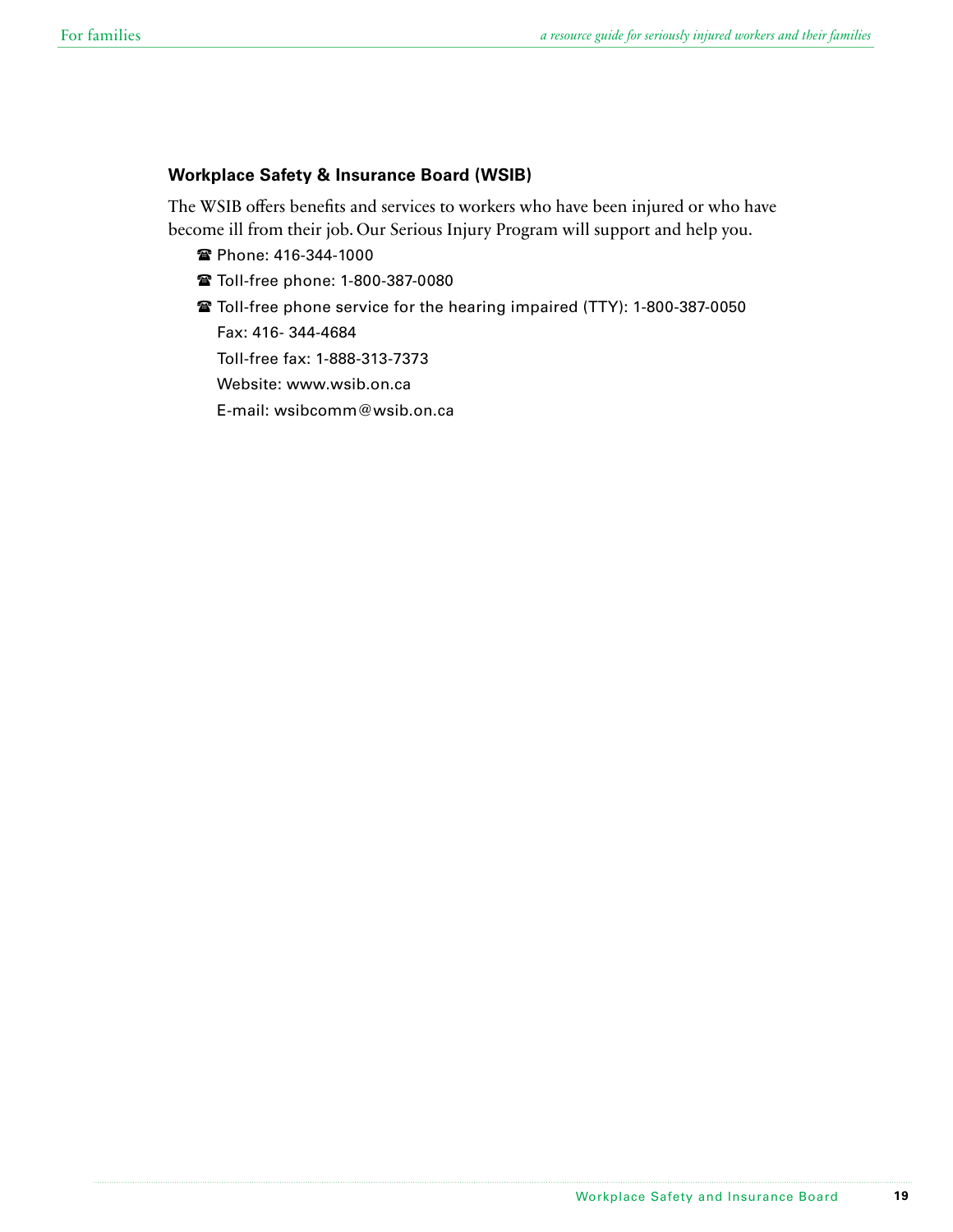# Steps for coping with caregiving

Providing care for a friend or family member can be very exhausting at times. There are physical care needs, along with the emotions you feel as you adjust to changes in your friend's or family member's life. With each change, you may experience feelings of loss. Coping with these feelings while you provide care for your friend or family member can be a challenge.

#### **Talk about your feelings:**

Good friends, religious or spiritual-care providers or family members can be good sources of support. Reach out to others — this will help reduce feelings of isolation.

#### **Join a support group:**

Support groups provide caregivers with the opportunity to share with other caregivers and learn from one another. For those who feel isolated by their caregiving responsibilities, you can join a group by telephone or Internet. Local organizations often provide support groups that you can attend in person (see page 21).

#### **Write your feelings down:**

For individuals who enjoy writing, it can be a wonderful way to express feelings of loss and grief. It doesn't matter what you write or how you spell; the process of putting your feelings down on paper is what's most important, not what the result looks like.

#### **Read a book on coping with grief:**

There are several books available on the issues of caregiving, self-help, grieving and loss (see page 24).

#### **Make time for yourself:**

Do what works for you. For some individuals, that may mean time spent with friends, family members or participating in a group. Others may need time alone. There are still others who need to spend time doing something. You may need to garden, plant a tree or go for a walk.

#### **Get help when needed:**

Coping with changes or loss may cause you pain, and you may need assistance dealing with this pain. You may also need help with meeting the demands of caregiving. Family or friends can provide some of the help you may need. Community organizations are also a great resource for various types of help.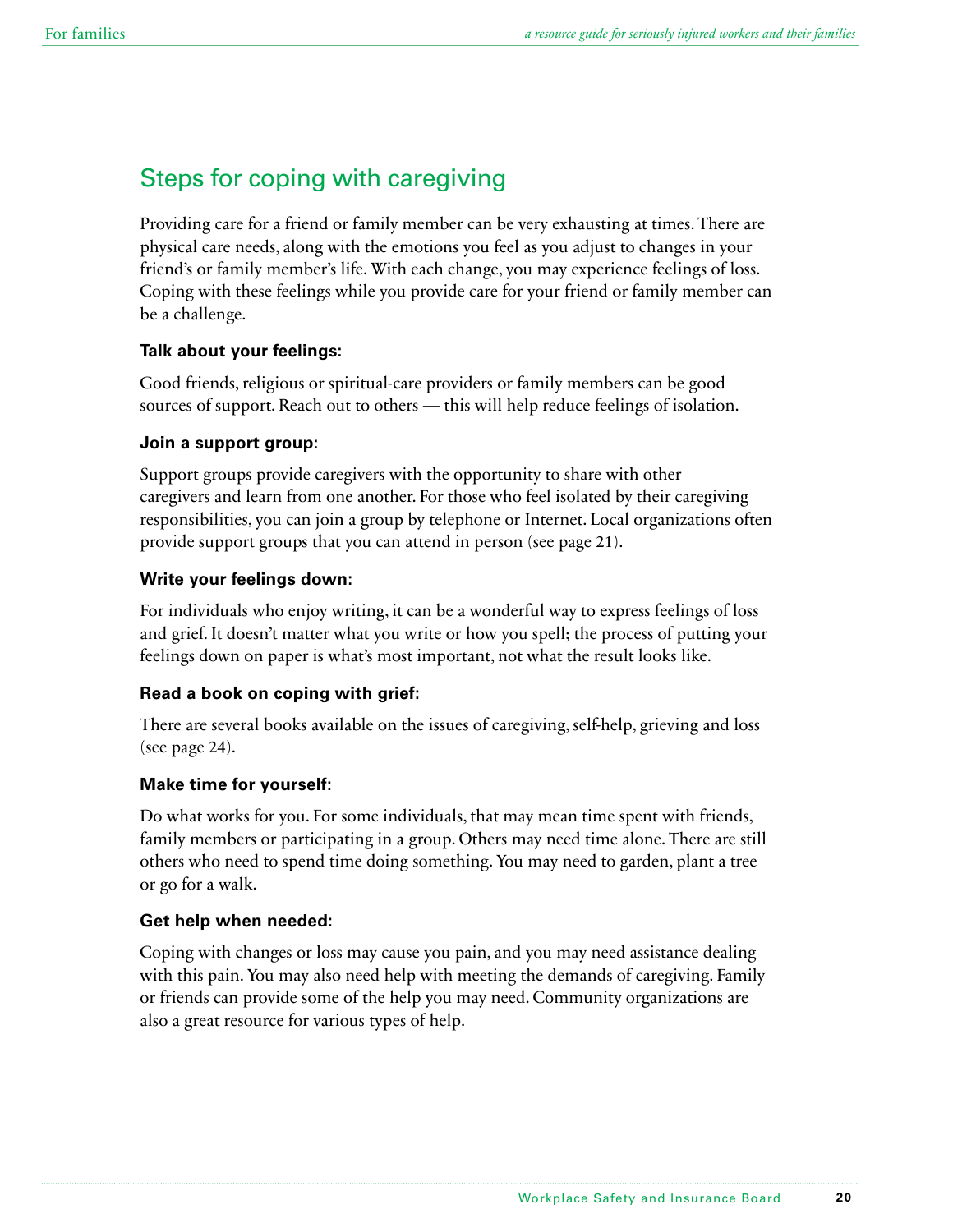# <span id="page-20-0"></span>Support organizations

#### **Accessibility Ontario**

This Web site is designed to provide information, useful resources, best practices and motivation to organizations, communities and interested individuals working together to make Ontario more inclusive and accessible to everyone.

Website: www.mcss.gov.on.ca

#### **Canadian Association of Independent Living Centres**

Information on programs, resources and locations of Independent Living Centres across Canada.

Website: www.ilcanada.ca/article/home-125.asp

#### **Canadian Abilities Foundation (Enablelink)**

The mission of this foundation is to provide information, inspiration and opportunity for people with disabilities. The foundation supports an interactive Web site that provides a wealth of information for people with disabilities and a forum to post message or to participate in on-line discussions.

340 College St., Suite 401 Toronto, ON M5T 3A9 **■ Phone: 416-923-1885** Fax: 416-923-9829 Website: www.enablelink.org E-mail: info@enablelink.org

#### **Canadian National Institute for the Blind (CNIB)**

The CNIB's aim is to help people who are blind, visually impaired or deaf and blind find ways to lead independent lives, while being integrated into the mainstream of community life.

1929 Bayview Ave. Toronto, ON M4G 3E8

**•** Phone: 416-486-2500

**■** Telephone service for the hearing impaired (TTY): 416-480-8645

Fax: 416-480-7677

Website: www.cnib.ca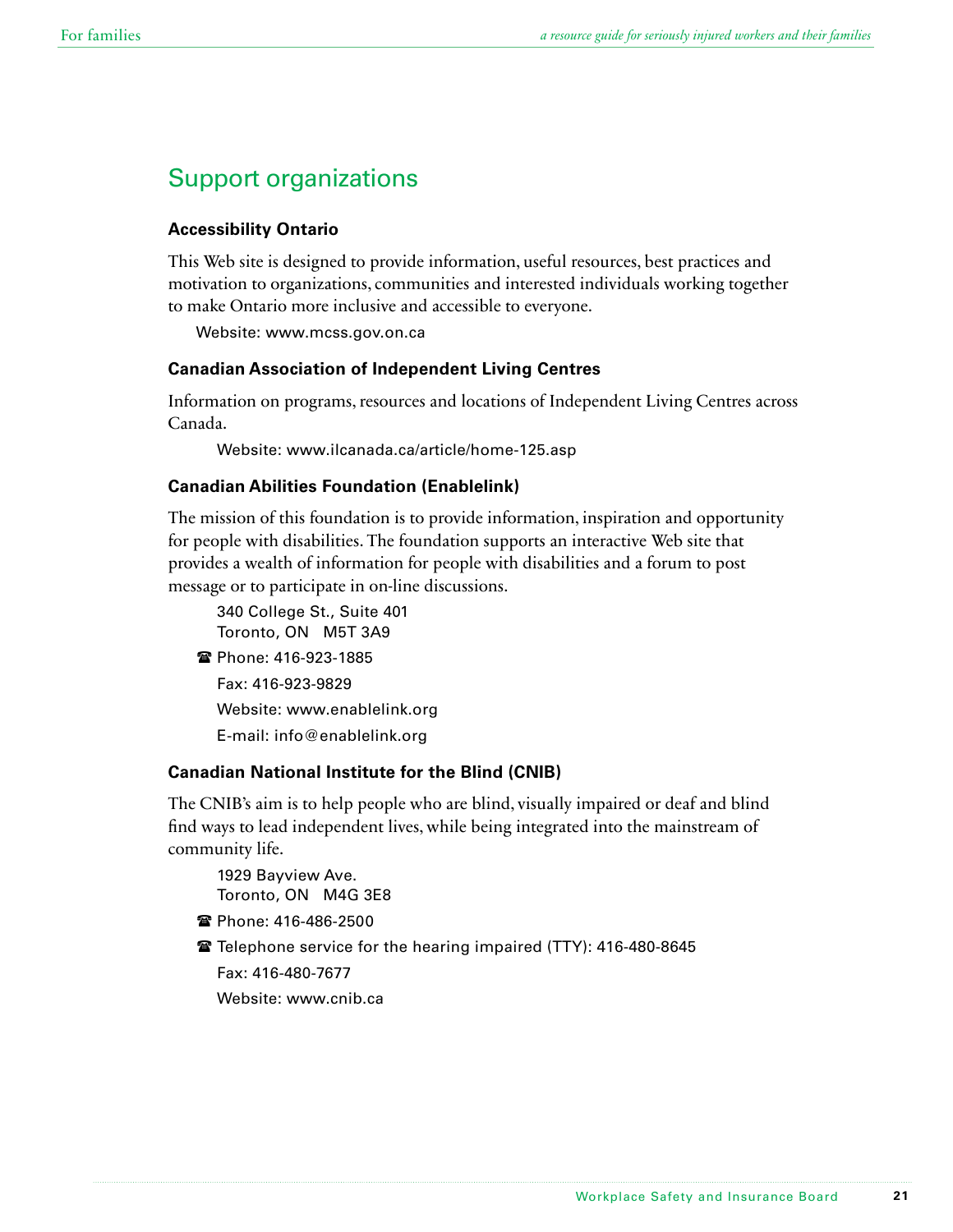#### <span id="page-21-0"></span>**Canadian Paraplegic Association (CPA)**

This organization assists persons with spinal cord injuries and other physical disabilities to achieve independence, self-reliance and full community participation. CPA also offers a PEER support program.

520 Sutherland Dr. Toronto, ON M4G 3V9

- **Phone: 416-422-5644**
- **•** Toll-free: 1-877-422-1112

Fax: 416-422-5943

Website: www.cpaont.org

#### **Ontario Brain Injury Association (OBIA)**

The mission of the OBIA is to enhance the lives of Ontarians living with the effects of acquired brain injury, through education, awareness and support.

P.O. Box 2338 St. Catharines, ON L2R 7R9

**■ Phone: 905-641-8877** 

Website: www.obia.on.ca

#### **Ontario distress centres**

A Web site providing phone numbers for community distress centres. The centres have volunteers who provide support and crisis intervention.

Website: www.dcontario.org/centres.htm

#### **Ontario Psychological Association**

The OPA offer a free, confidential referral service to help you find a psychologist in your area. This site also provides information about services offered and the languages in which service is provided.

- Phone:: 416-961-5552
- **Toll-free: 1-800-268-0069**

Website: www.psych.on.ca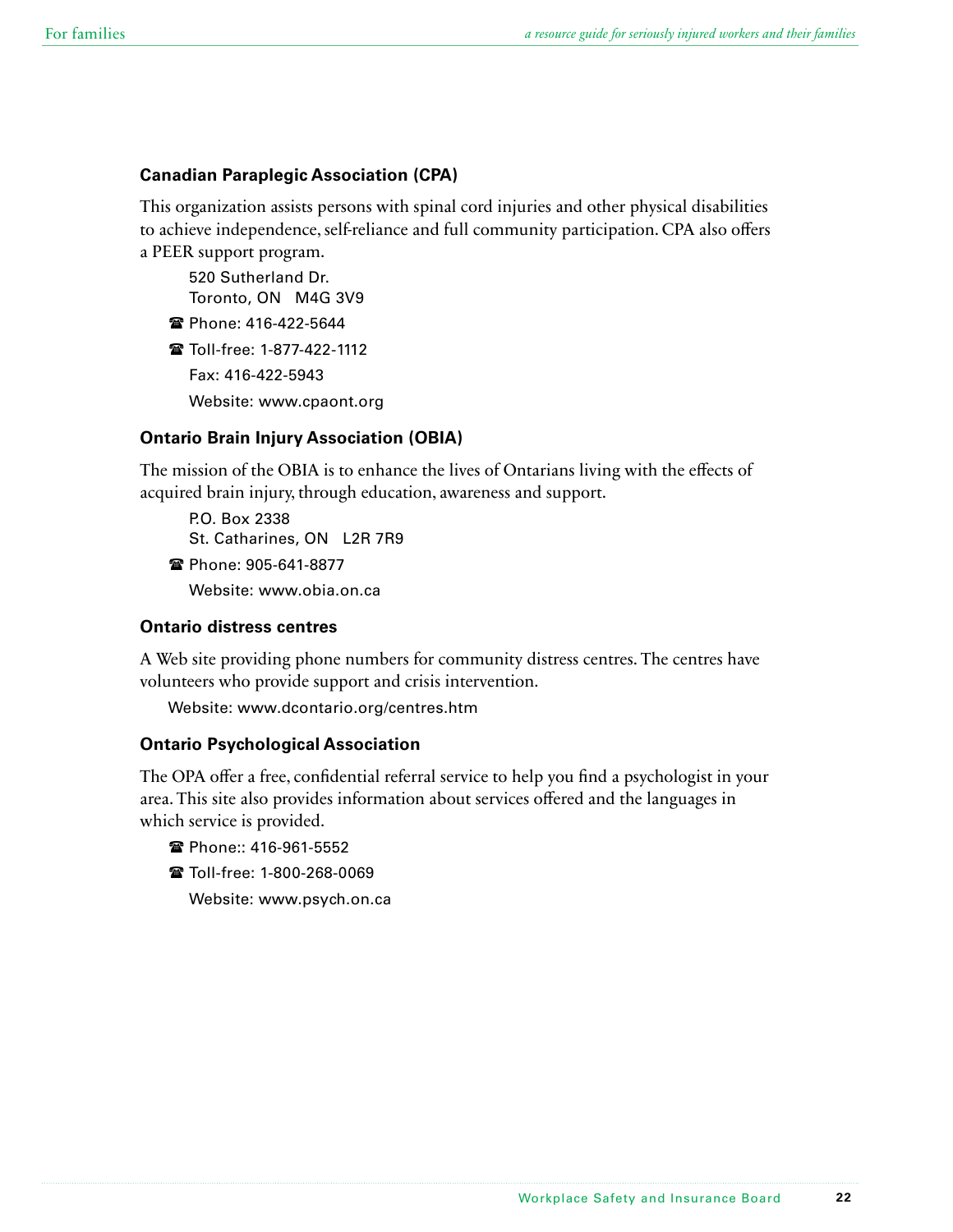#### **Threads of Life**

Threads of Life is a not-for-profit organization dedicated to supporting families who have been affected by a workplace tragedy. Threads of Life provides peer support assistance to those who are suffering from referrals to professional support services. It also promotes public awareness and accountability for workplace health and safety.

- ( Phone: 519-685-4276
- **Phone: 905-387-1894**

**■ Toll-free phone: 1-888-567-9490** 

E-mail: info@threadsoflife.ca

Website:www.threadsoflife.ca

#### **War Amputations of Canada**

This organization provides people living with amputation with counselling, self-help, and practical assistance.

**■ Toll-free Phone: 1-800-465-2677** Toll-free fax: 1-866-235-0350 Website: www.waramps.ca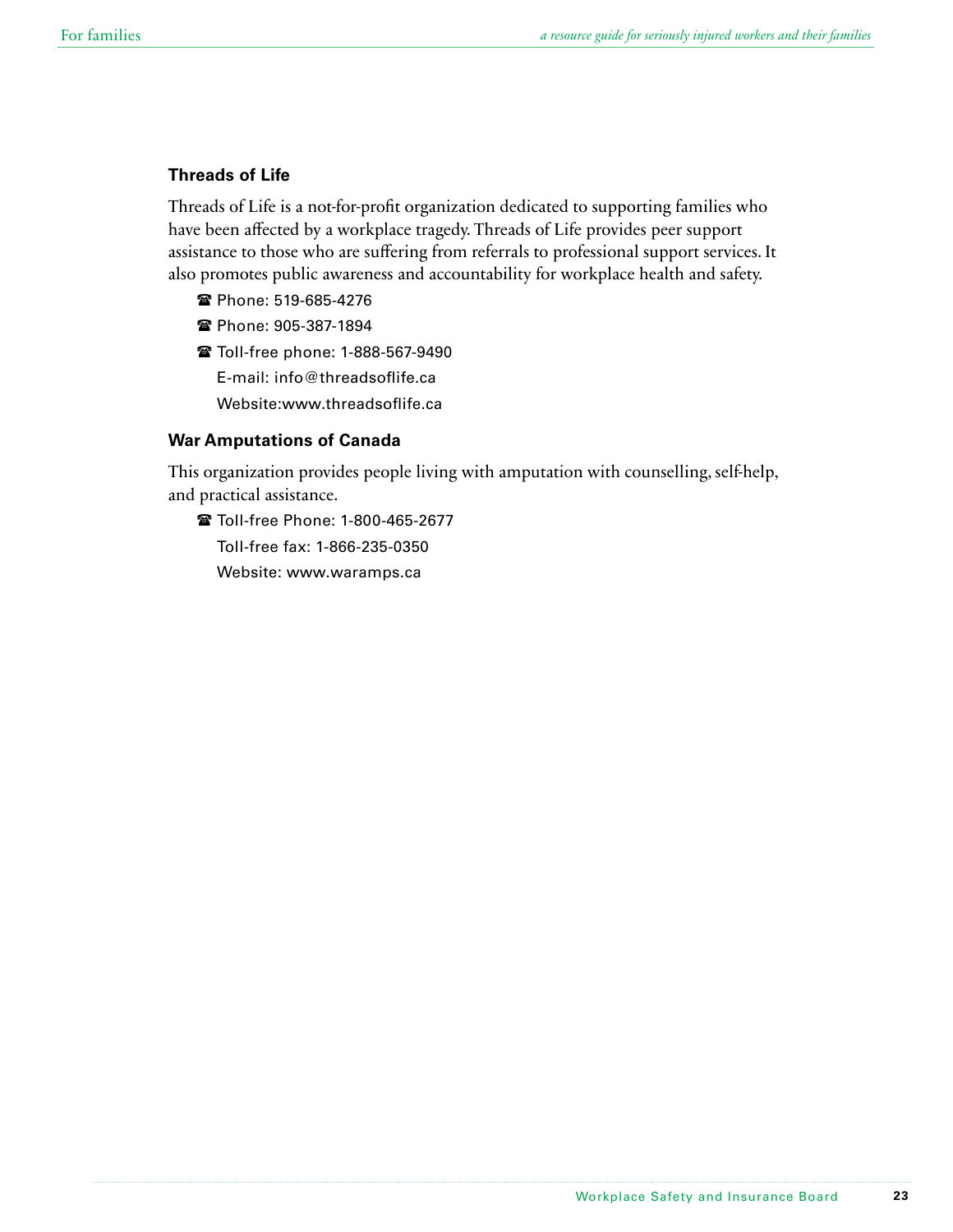# Books that may help

There are many books written on the subject of grief and sudden life changes. Our crisis intervention counsellors have selected the following as excellent sources of help. You may find these books and many others at your local library.

**Life's Losses: Living through grief, bereavement & sudden change** *Betty Jane Wylie*

#### **Everywoman's Money Book**

*Betty Jane Wylie and Lynne MacFarlane*

#### **All is Not Lost**

*C. Leslie Charles*

Excellent book on grief and loss. Understanding and compassionate look through parables.

#### **Ambiguous Loss: Learning to live with unresolved grief** *Pauline Boss*

Case stories offer heartening narratives of people who learn to cope with ambiguous loss, including those who have lost due to divorce, immigration, adoption, chronic mental illness or brain injury.

#### **The Grief Recovery Handbook: The action program for moving beyond death, divorce and other losses**

#### *John W. James and Russell Friedman*

Essential for anyone who is experiencing grief, whether from a recent loss or one many years ago. Shows the reader how to complete the process and begin enjoying life anew.

### **When Bad Things Happen to Good People**

#### *Harold Kushner*

Facing his son's illness and subsequent death, Rabbi Kushner shares his thoughts and feelings about why we humans suffer. Explores the questions of life and faith that can occur after a tragedy.

#### **Still Me**

#### *Christopher Reeve*

Reeve's courageous story of his life after sustaining a broken neck, which left him a quadriplegic.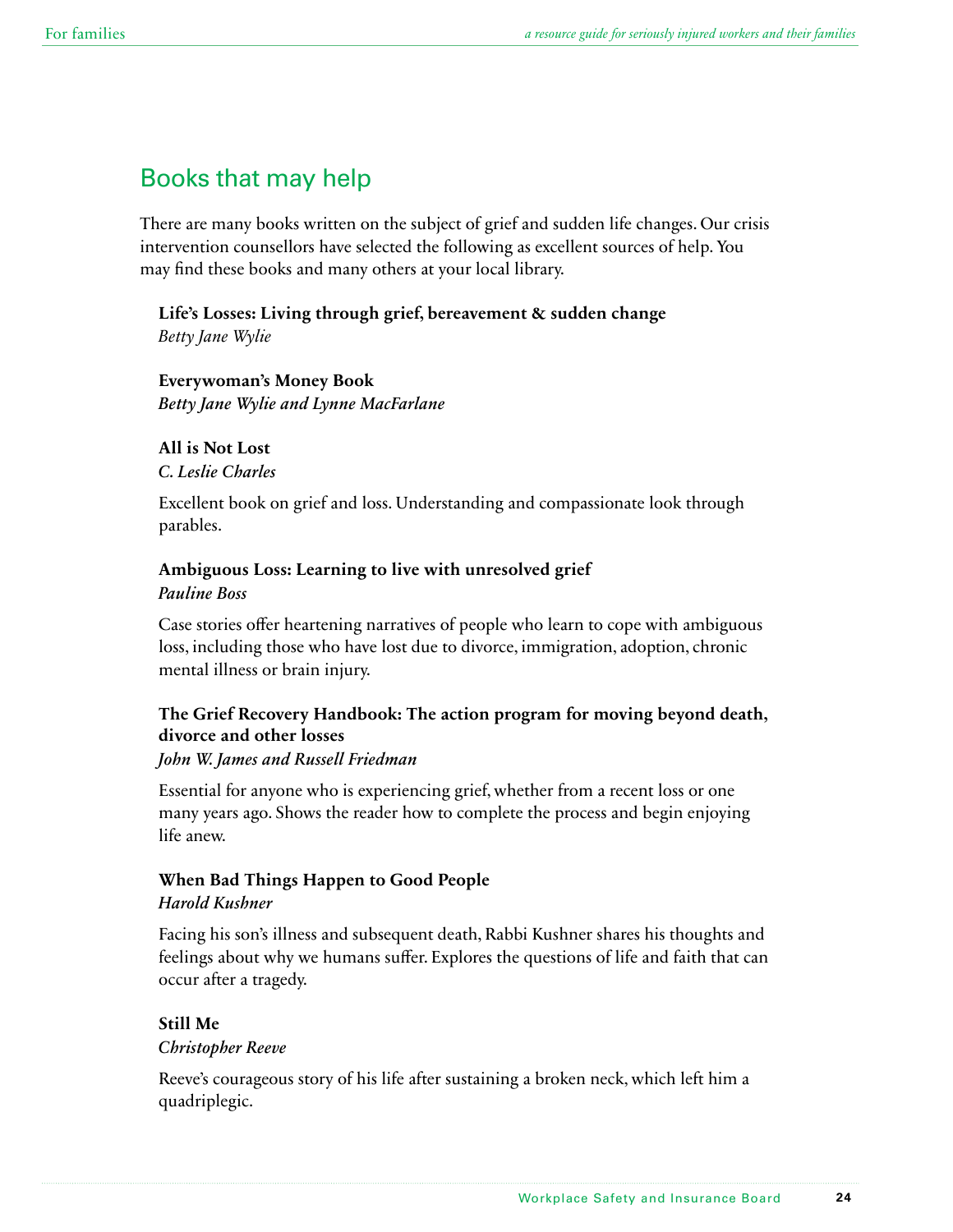#### **Grief in Children: A handbook for adults**

*A. Dyregrov*

A handbook for those faced with the task of understanding children dealing with grief and trying to help them.

#### **When Men Grieve: Why men grieve differently and how you can help** *Elizabeth Levang*

Psychologist Levang explains the special ways that men grieve so those who love them can better understand what they're going through.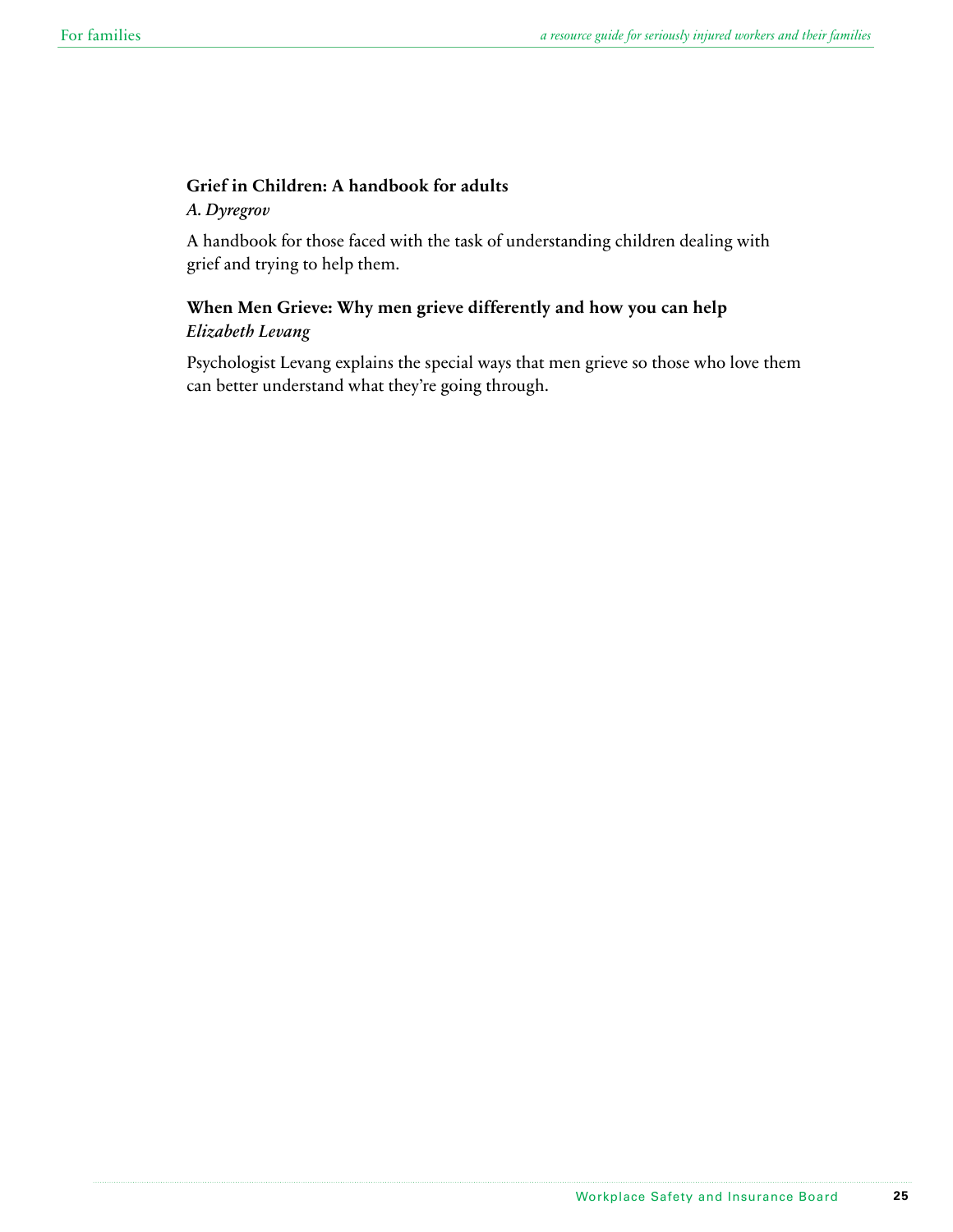# Closing thoughts

Your healing necessarily focuses on the physical and, in time, on the vocational. Too often, however, we forget the need for psychological healing. The nature of your injuries may have left you handicapped in some ways, and the seriousness of the accident is likely to have left you feeling powerless about your ability to affect or control your own fate. You will need to draw on every available resource to help you through every aspect of your recovery. It is vital that you take control of your physical, vocational, social and psychological healing process.

Do not hesitate to make decisions for yourself; plan for yourself each day to the extent that you are able. In this way, you will regain the sense of having control of your life. Remember that the shattering experience that has changed your life so dramatically is also a rare experience. Your choices and decisions will continue to be important and significant in determining the course and quality of your life.

To reduce emphasis on your current limitations, you may want to try focusing on a hobby, which will shift your focus from disability to creative ability. By their very nature, hobbies offer a constructive antidote to monotony and boredom.

There will be many moments of intense sadness, anger and frustration. Be gentle with yourself; gentle with that body and soul that are both hurt and healing. Focus on the steps you choose to take each day — small or large, few or many — that will move you in directions of recovery.

#### LOVED ONES / CARE GIVERS

With communication and deep sharing of experiences and feelings, people become extremely close and new-found strengths are uncovered.

It is important to continue to relate to your loved one with honesty, respect and openness. In this way, you'll have the freedom to navigate your changed world together — the freedom that allows you to shore up each other in moments of apparent weakness and to share and rejoice in discovered strengths.

Recovering from a serious injury takes a long time and a lot of strength. You become intensely focused on the care and nurturing of your loved one. It is intensely absorbing and intensely demanding of you — physically, spiritually and emotionally.

It would not be beneficial to you, or helpful to your loved one, to neglect taking good care of yourself. It is, in fact, imperative that you do take care of yourself. With this in mind, plan your self-care moments. Develop a list of activities that will refresh and energize you. You will find that, by taking care of yourself, you will be better able to support your loved one.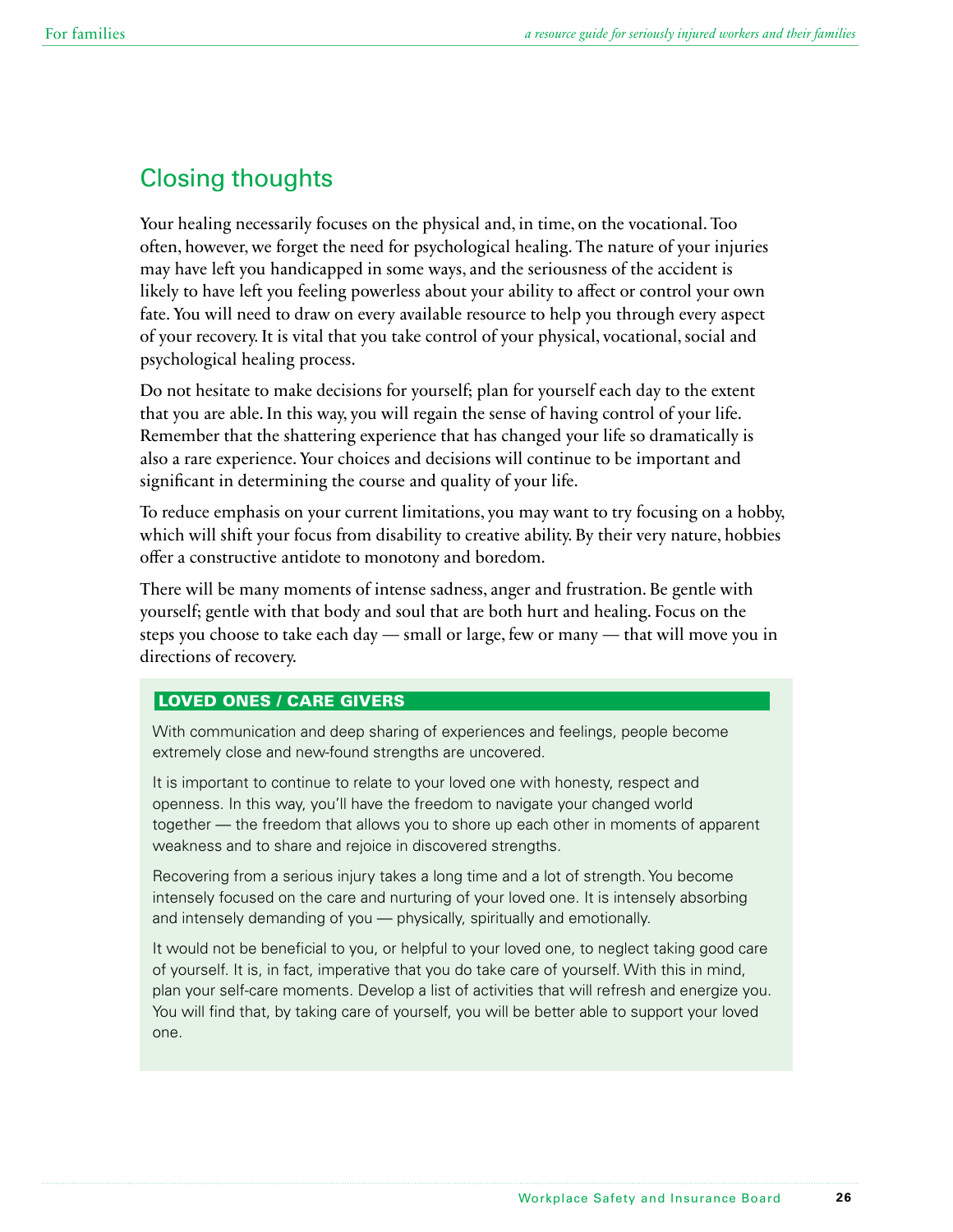| <b>Notes</b> |  |
|--------------|--|
|              |  |
|              |  |
|              |  |
|              |  |
|              |  |
|              |  |
|              |  |
|              |  |
|              |  |
|              |  |
|              |  |
|              |  |
|              |  |
|              |  |
|              |  |
|              |  |
|              |  |
|              |  |
|              |  |
|              |  |
|              |  |